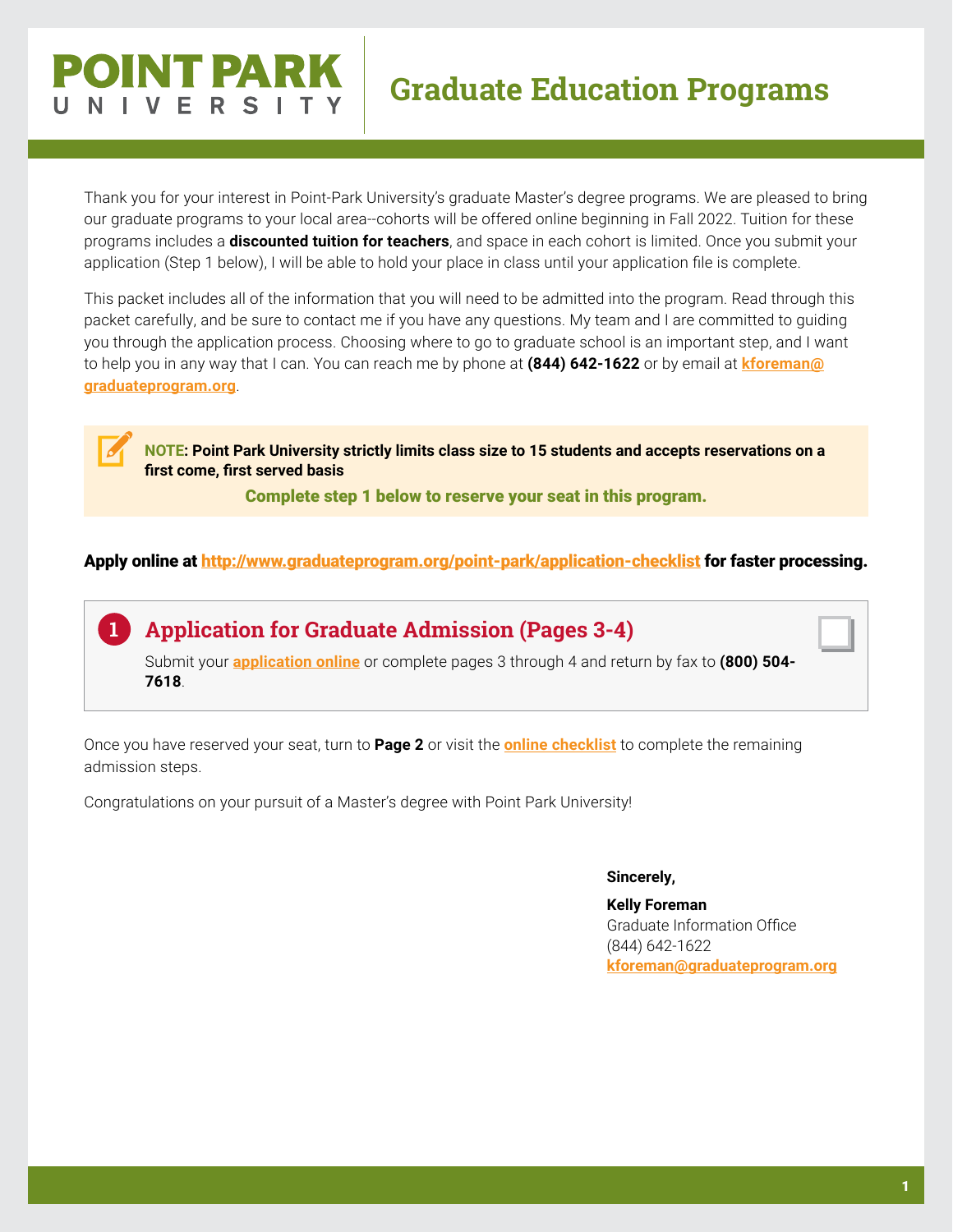# OINT PARK

# **Application Checklist for Admission**

# **Financial Aid and Payment Options 2**

Determine how you plan to pay for the program: Financial Aid or Pay-As-You-Go.

If using Financial Aid, complete the [FAFS](http://www.fafsa.ed.gov)A online at **<http://www.fafsa.gov>**. For more information, see page 5. **It is in your best interest to complete the financial aid process as early as possible.** If using a Pay-As-You-Go plan, follow the instructions on page 6.

## **Official Transcripts 3**

Arrange for all official, sealed transcripts from any post-secondary schools attended to be sent to the address below. Official electronic transcripts can be sent to **[gradadmission@pointpark.edu](mailto:gradadmission%40pointpark.edu?subject=)**. For further instructions, see page 7.

## **Current Resume 4**

**5**

**7**

You may submit your resume directly to the Graduate Information Office **[online](https://www.appforms.net/form/PointParkResume/index.html)**. Your resume can also be e-mailed, faxed, or mailed (see below).

## **Letters of Recommendation**

The easiest and fastest way to request a recommendation is to use our **[online system](https://www.appforms.net/form/PPUReference/index.html)**. This will allow us to e-mail reference forms to your recommender on your behalf. Two letters of recommendation are required, from references who are in a position to assess your potential for successful graduate study.

## **Statement of Purpose 6**

A statement of purpose is required which addresses how your professional experience and career goals relate to graduate study. You may upload your completed essay to using our **[online](https://www.appforms.net/form/PointParkEssay/index.html)  [system](https://www.appforms.net/form/PointParkEssay/index.html)**. If you prefer, you may choose to email your essay to **kforema[n@graduateprogram.org](mailto:kforeman%40graduateprogram.org?subject=)**.

# **Identity Verification**

Applicants for the online program must submit a personal photo and a picture of a governmentissued photo ID for identity verification purposes. Allowable file types for PERSONAL PHOTO: .jpg, .tiff, .gif, .doc, .docx, .pdf, Allowable file types for GOVERNMENT ISSUED- ID photo (driver's license, military ID, passport): .jpg, .tiff, .gif, .doc, .docx, .pdf. You may upload your photos using our online system, or email them as attachments to **kforema[n@graduateprogram.org](mailto:mailto:kforeman%40graduateprogram.org?subject=)**.

If you choose to submit paper forms for any of the steps above, documents should be faxed or mailed to:



Point Park University Graduate Admission Office ATTN: Lynn Ribar 201 Wood Street Pittsburgh, PA 15222



kforema[n@graduateprogram.org](mailto:kforeman%40graduateprogram.org?subject=)

(800) 504-7618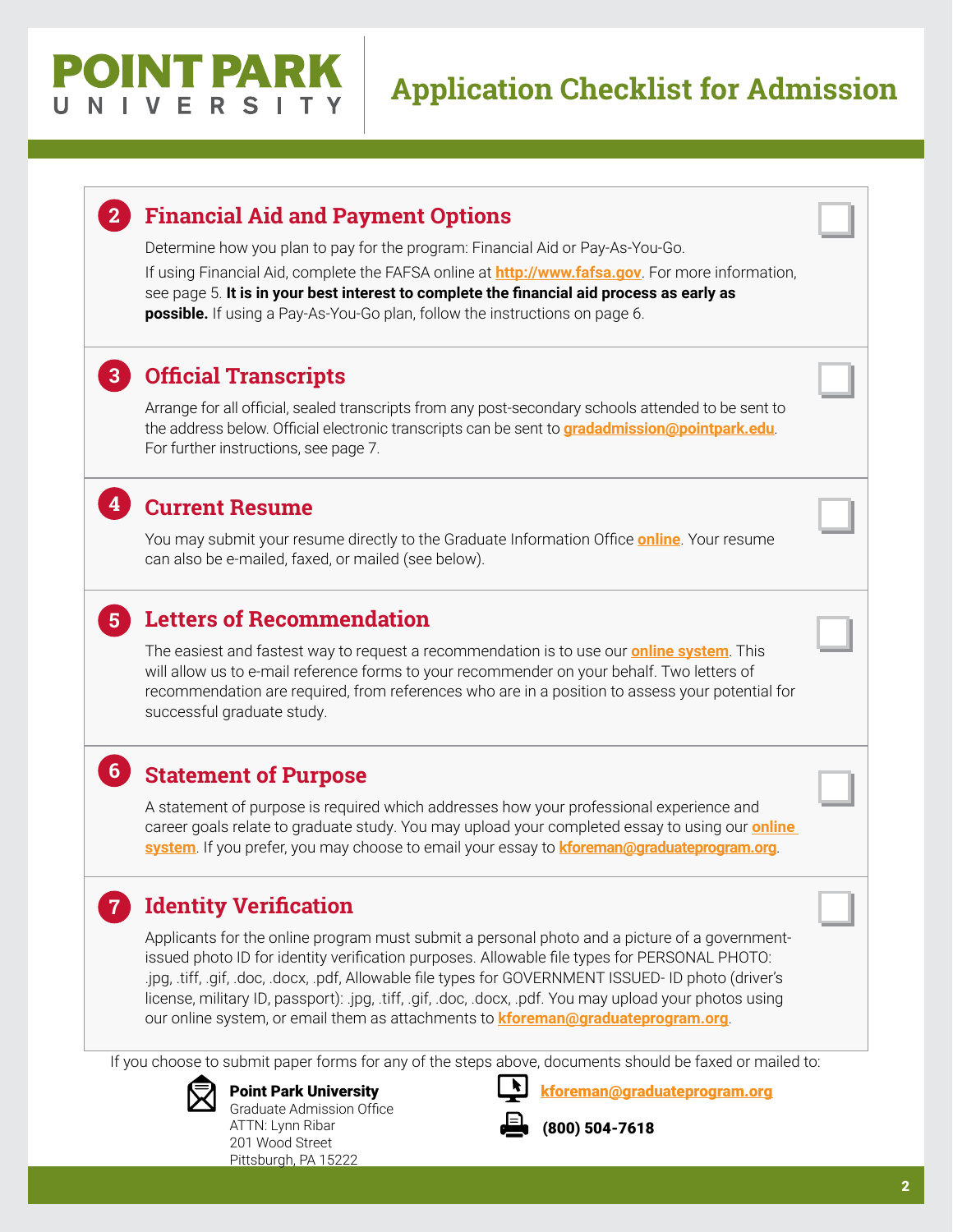# **Application for Graduate Admission** (Page 1 of 2)

#### **CONTACT INFORMATION**

 $\cup$ 

 $N<sub>1</sub>$ 

**POINT PARK** 

**VERSITY** 

| <b>Full Name</b><br>First                                                                                                                                                                                                                                    | Middle<br>Last                                                                                                                                  |
|--------------------------------------------------------------------------------------------------------------------------------------------------------------------------------------------------------------------------------------------------------------|-------------------------------------------------------------------------------------------------------------------------------------------------|
| <b>Preferred First Name</b>                                                                                                                                                                                                                                  |                                                                                                                                                 |
| <b>Mailing Address</b><br>Country                                                                                                                                                                                                                            | City<br>State<br>Zip Code<br><b>Street</b>                                                                                                      |
| <b>Mobile Phone</b><br><b>Primary Phone</b>                                                                                                                                                                                                                  | <b>Work Phone</b>                                                                                                                               |
| <b>Email Address</b>                                                                                                                                                                                                                                         |                                                                                                                                                 |
| <b>Citizenship Status c</b> Citizen of U.S.<br>$\Box$ Resident Alien                                                                                                                                                                                         | $\Box$ Male<br>Gender<br>Female                                                                                                                 |
| Social Security Number - required for Financial Aid (NNN-NN-NNNN)                                                                                                                                                                                            |                                                                                                                                                 |
| <b>Date of Birth</b> (Necessary for financial aid processing)                                                                                                                                                                                                |                                                                                                                                                 |
| <b>RACE/ETHNICITY REPORTING</b><br>you have previously provided this in the former one-question format.<br>Are you Hispanic/Latino? No Ves I prefer not to respond                                                                                           | To meet newly revised federal requirements on the collection and reporting of race/ethnicity, please answer the following two questions even if |
| Regardless of how you responded above, please select one or more races:                                                                                                                                                                                      |                                                                                                                                                 |
| American Indian or Alaska Native<br>Native Hawaiian/Other Pacific Islander                                                                                                                                                                                   | $\Box$ Black or African American<br>Asian<br>White                                                                                              |
| Are you a United States Veteran?<br>$\Box$ No $\Box$ Yes<br>Are you eligible to receive Veteran's education benefits? No Ves<br>Are you a dependent of a Veteran?<br>$\Box$ No<br>$\Box$ Yes<br>Are you currently on active duty?<br>$\Box$ No<br>$\Box$ Yes |                                                                                                                                                 |
| <b>EMPLOYMENT INFORMATION</b>                                                                                                                                                                                                                                |                                                                                                                                                 |
| <b>Employer Name</b>                                                                                                                                                                                                                                         | <b>Position/Title</b>                                                                                                                           |
| <b>Employment Status</b> Full Time Part Time Unemployed Self Employed                                                                                                                                                                                        |                                                                                                                                                 |
| Does your employer have a tuition benefits program for which you qualify? $\square \bowtie \square$ Yes                                                                                                                                                      |                                                                                                                                                 |
| <b>ACADEMIC HISTORY</b><br>Enter the most recent post-secondary institution that you attended.<br>Official copies of ALL college/university transcripts are required for an admission decision to be made on your application.                               |                                                                                                                                                 |
| <b>College/University Name</b>                                                                                                                                                                                                                               | <b>End Date</b><br><b>Start Date</b>                                                                                                            |
| Will the name on your official transcript differ from the name on this application? $\square \,$ No                                                                                                                                                          | $\Box$ Yes:<br>Name                                                                                                                             |
| <b>College/University Name</b>                                                                                                                                                                                                                               | <b>Start Date</b><br><b>End Date</b>                                                                                                            |
| Will the name on your official transcript differ from the name on this application?                                                                                                                                                                          | ⊟ No<br>$\Box$ Yes:<br>Name                                                                                                                     |
| <b>College/University Name</b>                                                                                                                                                                                                                               | <b>Start Date</b><br><b>End Date</b>                                                                                                            |
| Will the name on your official transcript differ from the name on this application? $\Box$ No                                                                                                                                                                | $\Box$ Yes:<br>Name                                                                                                                             |
| <b>College/University Name</b>                                                                                                                                                                                                                               | <b>End Date</b><br><b>Start Date</b>                                                                                                            |
| Will the name on your official transcript differ from the name on this application? $\Box$ No                                                                                                                                                                | $\Box$ Yes:<br>Name                                                                                                                             |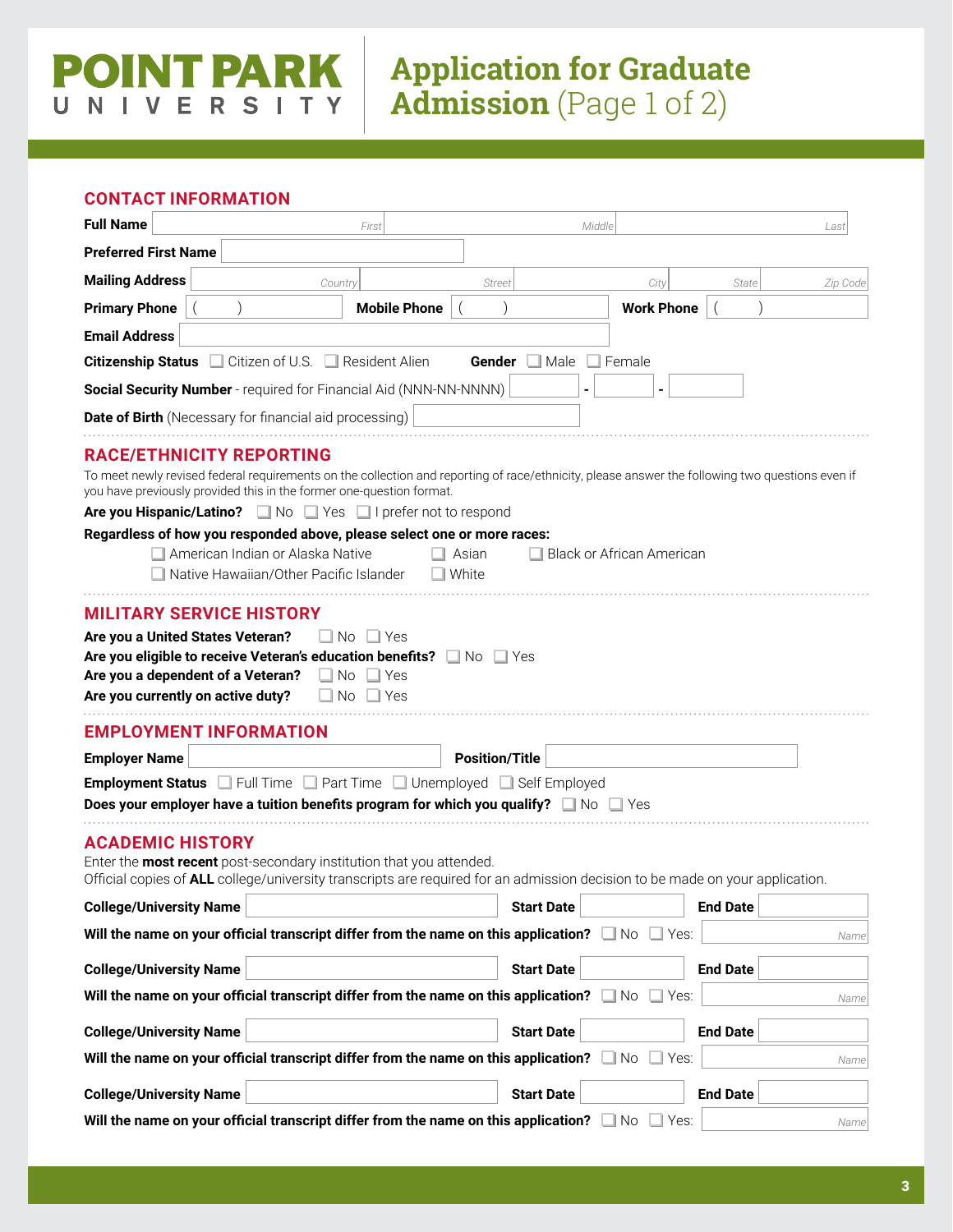# OINT PARK NIVERS

# **Application for Graduate Admission** (Page 2 of 2)

#### **PROGRAM INFORMATION**

P

| <b>Cohort Program</b>  | M.A. in Educational Administration with Principal Certification K-12 |                                                                                                                                                                                                                                                                                          |                          |
|------------------------|----------------------------------------------------------------------|------------------------------------------------------------------------------------------------------------------------------------------------------------------------------------------------------------------------------------------------------------------------------------------|--------------------------|
|                        | PA School Principal Certificate Only, Grades K-12                    |                                                                                                                                                                                                                                                                                          |                          |
|                        | $\Box$ M.Ed. in Teaching and Leadership                              |                                                                                                                                                                                                                                                                                          |                          |
|                        | $\Box$ M.Ed. in Reading and Literacy                                 |                                                                                                                                                                                                                                                                                          |                          |
|                        |                                                                      | Reading Specialist Certification-Only K-12                                                                                                                                                                                                                                               |                          |
|                        |                                                                      | M.A. in Special Education with Grades PreK-12 Special Education Certification (certified teachers)                                                                                                                                                                                       |                          |
|                        |                                                                      | M.Ed. in Special Education with Grades PreK-12 Special Education Certification (non-certified teachers)                                                                                                                                                                                  |                          |
|                        |                                                                      | $\Box$ M.Ed. in Athletic Coaching and Administration                                                                                                                                                                                                                                     |                          |
|                        |                                                                      | Superintendent Letter of Eligibility                                                                                                                                                                                                                                                     |                          |
|                        |                                                                      | M.Ed. with Secondary Certification                                                                                                                                                                                                                                                       |                          |
|                        |                                                                      | M.Ed. with Grades PreK-4 Certification<br>$\Box$ Instructional Technology Specialist Certification                                                                                                                                                                                       |                          |
|                        |                                                                      | M.Ed. in Learning, Design, and Technology<br>Online Instruction Endorsement                                                                                                                                                                                                              |                          |
| <b>Cohort Location</b> | $\Box$ Online<br><b>Term</b>                                         | $\Box$ Fall 2022                                                                                                                                                                                                                                                                         |                          |
| Undergraduate Program  |                                                                      | $\Box$ B.A. in Instructional Studies<br>Have you ever taken an online class?<br>$\Box$ Yes                                                                                                                                                                                               | ⊥l No                    |
| <b>Cohort Location</b> | $\Box$ Online<br>Term                                                | ப<br>Summer 1 - May 8th<br>Summer 2 - July 3rd                                                                                                                                                                                                                                           |                          |
|                        |                                                                      | $\Box$ Fall 2 - October 23rd<br>$\Box$ Fall 1 - August 28th                                                                                                                                                                                                                              |                          |
|                        | <b>ADDITIONAL INFORMATION</b>                                        |                                                                                                                                                                                                                                                                                          |                          |
|                        | Have you applied to Point Park University before?                    |                                                                                                                                                                                                                                                                                          | $\Box$ No<br>$\Box$ Yes  |
|                        | Are you interested in applying for financial aid?                    |                                                                                                                                                                                                                                                                                          | $\Box$ No $\Box$ Yes     |
|                        |                                                                      | Have you ever been found responsible for a disciplinary violation at an education institution you have<br>attended whether related to academic misconduct or behavioral misconduct that resulted in your<br>probation, suspension, removal, dismissal or expulsion from the institution? | <b>No</b><br>$\Box$ Yes* |
|                        |                                                                      | Have you ever been convicted of a misdemeanor, felony or other crime?                                                                                                                                                                                                                    | $\Box$ No<br>$\Box$ Yes* |

**\*If yes, please explain:**

#### **REGISTRATION AGREEMENT & CERTIFICATION**

Point Park University reserves the right to admit or deny any applicant based on appropriate criteria. An interview is not required as part of the admission process, but under certain circumstances an interview may be requested by the admission committee in order to arrive at an admission decision.

I certify that the information on this form is complete and accurate. I understand that falsifying any of this information may result in cancellation of my application or dismissal from the University. I authorize the use of my transcripts by the appropriate personnel in evaluating my application to the University. Additional requirements for each program may also exist.

As part of the cohort program, I understand that I will be registered for the entire cohort and remain registered unless written notification is submitted to the Education Department and the University Registrar before the beginning of each course. I acknowledge that I am financially responsible for all charges in the event of withdrawal from classes, as outlined in Point Park University's current tuition refund policy.

signature **Date**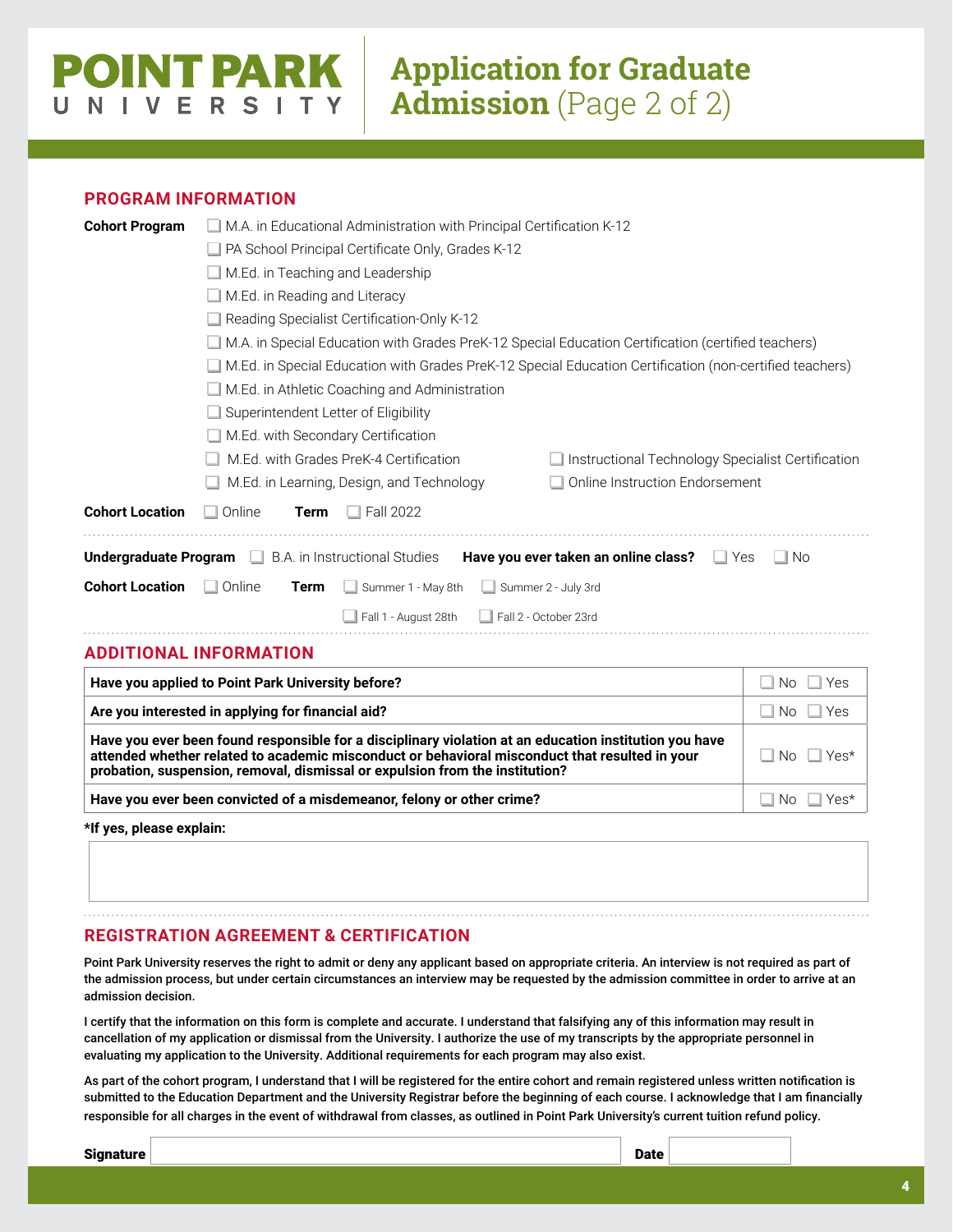# **Applying for Financial Aid**

Complete all steps below to apply for financial aid. **Note: There are financial aid options that are not based on need.** Most students use financial aid to pay for their program. We recommend that you complete these steps as soon as possible to make sure that your payment arrangements are in order by the first night of class. For help, please contact the Financial Aid Office at **(412) 392-3930**.

#### HOW TO APPLY FOR FINANCIAL AID:

**POINT PARK** 

IVERS

**1 Complete the Free Application for Federal Student Aid at <b>[www.fafsa.gov](http://www.fafsa.gov)**. Students should submit the 2022-2023 form. You will need your 2020 Federal Tax Return, your FSA ID (**<https://fsaid.ed.gov/npas/index.htm>**) and Point Park University's School Code (003357). Graduate students are considered independent for financial aid purposes.



**2** Review your Student Aid Report (SAR) for accuracy. You will receive this form 7-10 days after the FAFSA is submitted. If there are any errors on your SAR, log back into your FAFSA to make corrections.

**3 Log in to PointWeb to view your financial aid award from Point Park once you have been academically admitted.**  This lists the financial aid that you qualify for. If you wish to decline all or a portion of the award, notify the Financial Aid Office in writing. Be sure to contact the Financial Aid Office if you have any questions about your award.



**4 Complete Loan Entrance Counseling and the Master Promissory Note.** Entrance Counseling is only required for first time Federal Direct Loan borrowers; all borrowers must complete a Master Promissory Note. Both can be completed at **[www.studentloans.gov](http://www.studentloans.gov)** (you will need your FSA ID from Step 1).

Questions? Contact the Financial Aid Office at **(412) 392-3930** or **[financialaid@pointpark.edu](mailto:financialaid%40pointpark.edu?subject=)**

#### FEDERAL LOAN REQUIREMENTS

To be eligible to borrow funds under the Federal Direct Loan Program, you must:

- 1. File the Free Application for Federal Student Aid (FAFSA)
- 2. Be a U.S. Citizen or permanent resident
- 3. Not be in default on prior educational loans
- 4. Maintain satisfactory academic progress

#### THE FEDERAL (TITLE I) TEACHER LOAN FORGIVENESS PROGRAM:

If you and your school qualify, this program may provide loan forgiveness for eligible Federal Direct Loans. This is a separate program requiring separate forms and processes. The U.S. Department of Education will determine your eligibility for this program; Point Park University is not responsible to verify your eligibility for this program. Please do not base your enrollment on this program, as it can be difficult to ensure qualification for government programs which are subject to reform and funding changes.

#### You must call **1-800-4-FED-AID** to verify your eligibility or visit **[https://studentaid.ed.gov/sa/repay-loans/forgiveness-cancellation/](https://studentaid.ed.gov/sa/repay-loans/forgiveness-cancellation/teacher) [teacher](https://studentaid.ed.gov/sa/repay-loans/forgiveness-cancellation/teacher)** for an application.

The Teacher Education Assistance for College and Higher Education (TEACH) Grant Program provides up to \$4,000 a year in grant assistance to students who are completing coursework towards certain high-need fields. In order to be eligible for a grant, a student must submit a FAFSA form and sign an Agreement to Serve as a full-time teacher at certain low-income schools and within certain high-need fields for at least four academic years within eight years after completing (or ceasing enrollment in) the course of study for which the candidate received a grant. The U.S. Department of Education will determine your eligibility for this program. The TEACH Grant converts to an unsubsidized Direct Loan if the student fails to complete any part of his or her obligation. This loan must be repaid. Visit **[studentloans.gov/myDirectLoan/launchTeach.action](http://studentloans.gov/myDirectLoan/launchTeach.action)**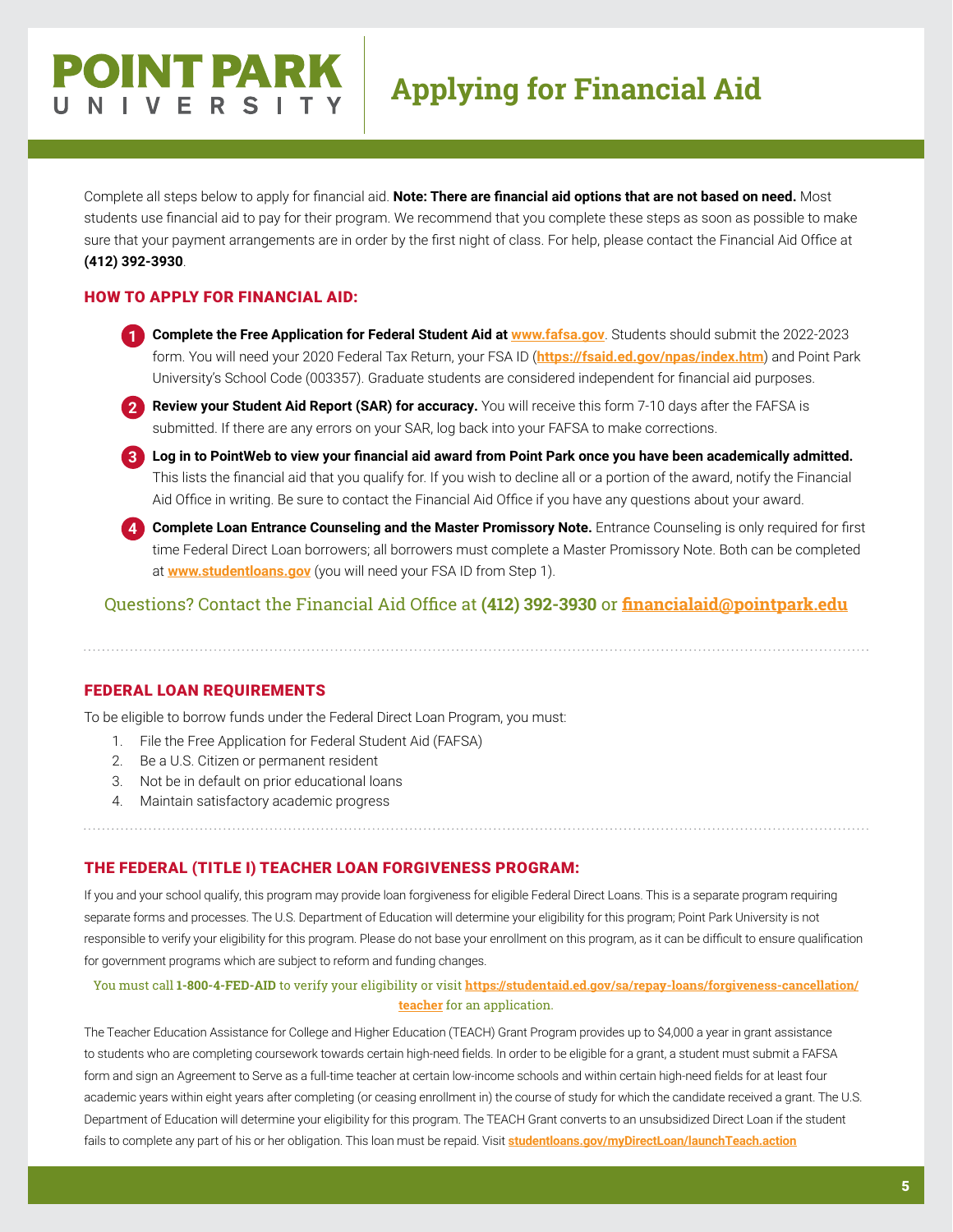# **Enrolling in a Pay-As-You-Go Plan**

Point Park University offers interest-free payment plan options. These payment options help to make your graduate degree more affordable by dividing your balances evenly over several months.

#### HOW TO ENROLL IN A PAYMENT PLAN:

**POINT PARK** 

VERS

- **1 Login to your PointWeb account at [https://pointweb.pointpark.edu](http://pointweb.pointpark.edu)**. You will not be able to sign up for a payment plan until you have been registered for courses. Click on the "Students" Tab and then click "Student Accounts" located on the left to view your current statement.
	- **2 Select a Payment Plan**. From the "Student Accounts" section, go to "Forms" and select either "Annual" or "Semester" payment plan. Students starting a hybrid cohort in the fall can choose either an Annual or Semester payment plan. An Annual plan divides a student's total balance for the fall and spring semesters into 10, 9, or 8 monthly payments. A fall semester plan divides a student's fall semester balance into 5 or 4 monthly payments. Cohort students starting in the spring can choose to divide their spring semester balance into 4 monthly payments. Students enrolled in fully online programs have the option to enroll in a term payment plan that divides each 8-week course into two monthly payments.
	- **3 Submit your Online Enrollment Form with Electronic Signature.** When your online form is submitted, you will receive a confirmation e-mail confirming that your request has been sent to the Office of Student Accounts. You will also receive a calculated payment plan worksheet via your Point Park e-mail and mailing address on file. To complete your enrollment in the payment plan, you will make your first payment, including a one-time non-refundable enrollment fee.

#### Questions? Contact the Office of Student Accounts at **(412) 392-3424** or **[studentaccounts@pointpark.edu](mailto:studentaccounts%40pointpark.edu?subject=)**.

#### IMPORTANT NOTES:

- If your tuition will be reimbursed by your employer, Point Park is pleased to offer you deferred payments. Please note the amount deferred is limited to the amount reimbursed by your employer. For deferred payment schedule and more information, please visit **[www.pointpark.edu/employerreimbursement](http://www.pointpark.edu/employerreimbursement)**.
- If you are using financial aid to pay for tuition, you must be enrolled and fully admitted to the program of your choice before your student loan funds can be released. You may be required to make payments until your financial aid funds are released.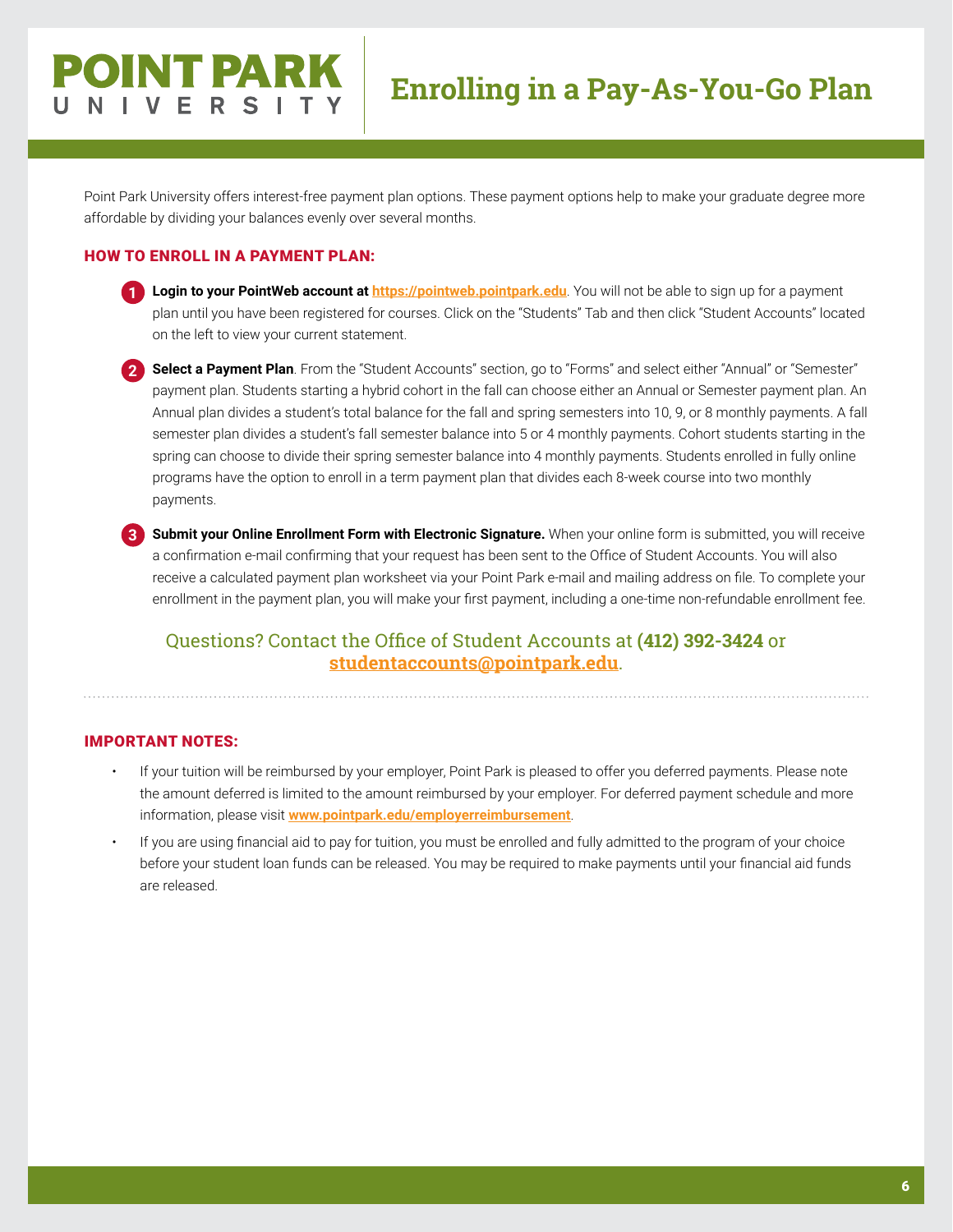# **POINT PARK VERS**

Point Park University requires official transcripts from all previously attended colleges and universities, showing a minimum cumulative GPA of 3.0. If you have copies of your transcripts available, they can be submitted as unofficial transcripts to expedite the admission process; however, official, sealed transcripts are required in order to be fully admitted to Point Park University. To be considered official, transcripts must be unopened and come directly from the issuing institution/credential service to us. Please follow the steps below to request transcripts from every school that you have attended

#### TO ORDER TRANSCRIPTS:

There are multiple ways to request transcripts, and each college or university will have their own process.

Typically, the easiest way to order official transcripts is:

**1** Contact the Registrar's office at your previously attended school, either by phone, e-mail, or through your university's website.

**2** Submit a transcript request following that school's procedures. Most colleges and universities require a signature or other official request in writing. Many schools have a Transcript Request Form available to download on the Registrar's website. Some will allow you to order transcripts online.

**Note: Many colleges and universities charge a small fee for official transcripts. Be sure to enclose your fee with your transcript request to avoid a delay in processing.**

**3** It can often take several days for a transcript request to be processed. When your transcripts are received, the Graduate Information Office will contact you, but if you have not received confirmation within 14 days, please contact us at **(844) 642-1622**.

#### Please have all official transcripts sent electronically to: [gradadmission@pointpark.edu](mailto:gradadmission%40pointpark.edu?subject=)

#### Or by mail to:

POINT PARK UNIVERSITY Graduate Admission Office Attn: Lynn Ribar 201 Wood Street Pittsburgh, PA 15222

REMEMBER: An admission decision cannot be made until all transcripts are received.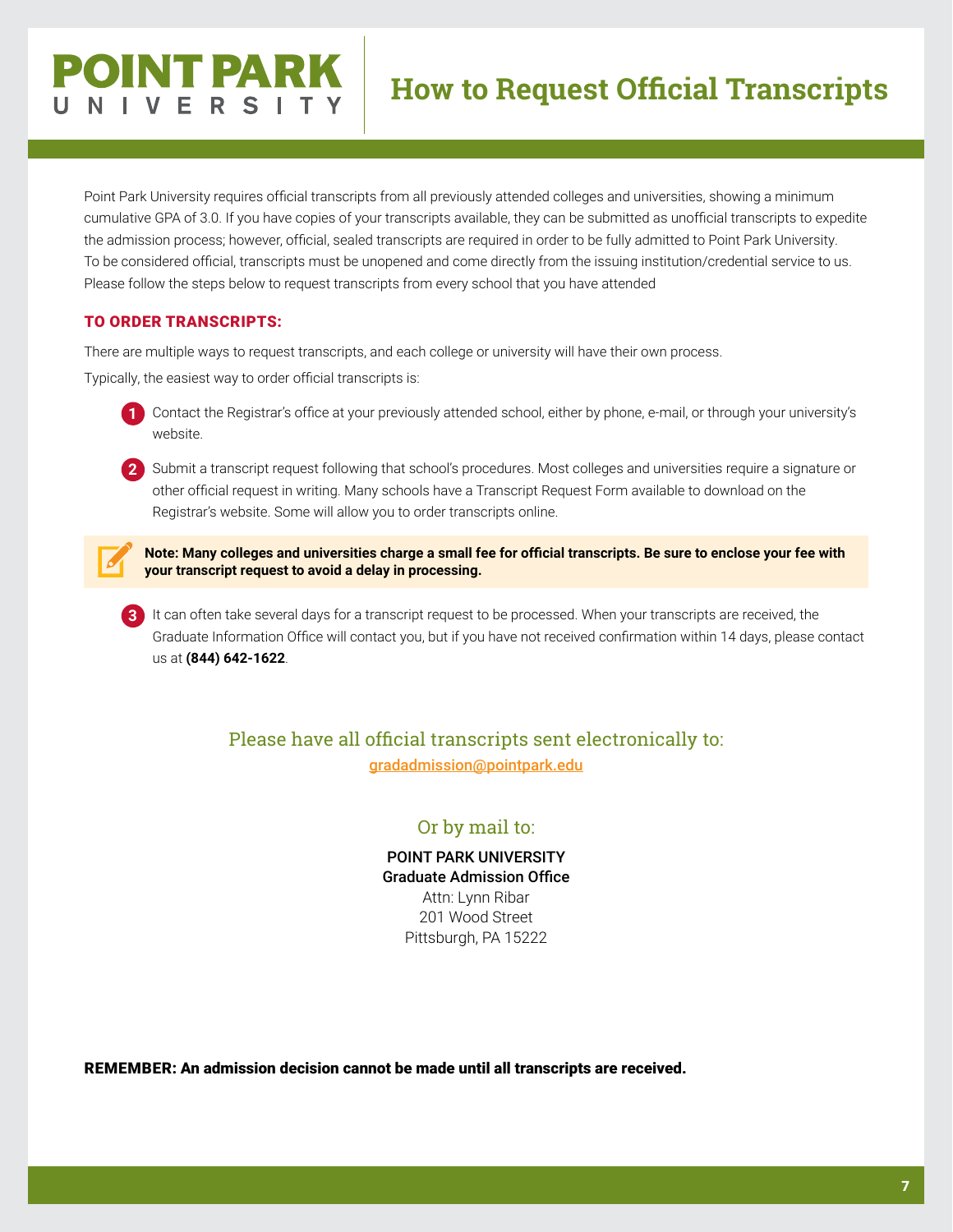Professional educators with at least three years of relevant professional experience in an educational setting related to the instructional process who wish to enter into a leadership position as a principal in a K-12 school.

## **What you learn:**

The mission of Point Park University's Master of Arts in Educational Administration program is to prepare professional educators for leadership positions as school administrators or principals. We will achieve this by advancing professional knowledge that supports the intellectual, social, and personal development of learners; integrating leadership and supervisory theories and skills with problem solving and decision making models; encouraging collaboration, communication, professional development, and responsible management of educational programs and resources; and conducting educational research that enhances organizational effectiveness.

#### **How you learn:**

**Online Format:** This is an online cohort program. No face-to-face class meetings are required, but students will be engaged in an active and engaging online courseroom environment that includes assignments, materials, discussion threads, assessments and/or group activities done electronically. You will finish one 3-credit course every 8 weeks. Following this schedule, you will complete the program in approximately 2 years.

#### **Career Outcomes:**

Upon completion of this program, students will have earned an M.A. in Educational Administration and be eligible for certification as a K-12 School Principal in the Commonwealth of Pennsylvania.

#### **Degree Requirements:**

| <b>Course</b>   | <b>Course Name</b>                                                          | <b>Hours</b> |
|-----------------|-----------------------------------------------------------------------------|--------------|
| <b>EDUC 545</b> | The Principalship                                                           | 3            |
| <b>EDUC 538</b> | Educational Administration                                                  | 3            |
| <b>EDUC 530</b> | Instructional Methods                                                       | 3            |
| <b>EDUC 540</b> | Human Diversity Issues in Education                                         | 3            |
| <b>EDUC 524</b> | Content Area Design & Instruction                                           | 3            |
| <b>EDUC 542</b> | Issues in Law & Education                                                   | 3            |
| <b>EDUC 536</b> | Research Methods                                                            | 3            |
| <b>EDUC 525</b> | Human Development and Classroom Management                                  | 3            |
| <b>EDUC 549</b> | Applied Research Practicum I: School Administrator - School Principal K-12  | 3            |
| <b>SPED 534</b> | Differentiated Instructional Practices                                      | 3            |
| <b>EDUC 546</b> | Clinical Supervision and Leadership                                         | 3            |
| <b>EDUC 550</b> | Applied Research Practicum II: School Administrator - School Principal K-12 | 3            |
|                 | <b>Total Hours</b>                                                          | 36           |

**Note:** Program and course requirements are subject to change to comply with university policy.

Successful completion of the Praxis Exam for Administration is required for certification.

In order to receive certification at the end of the program, candidates must provide a chief school administrator's verification of the completion of a minimum of three years of professional experience in an instructional area and must be recommended for certification by the Point Park University authorized certification officer.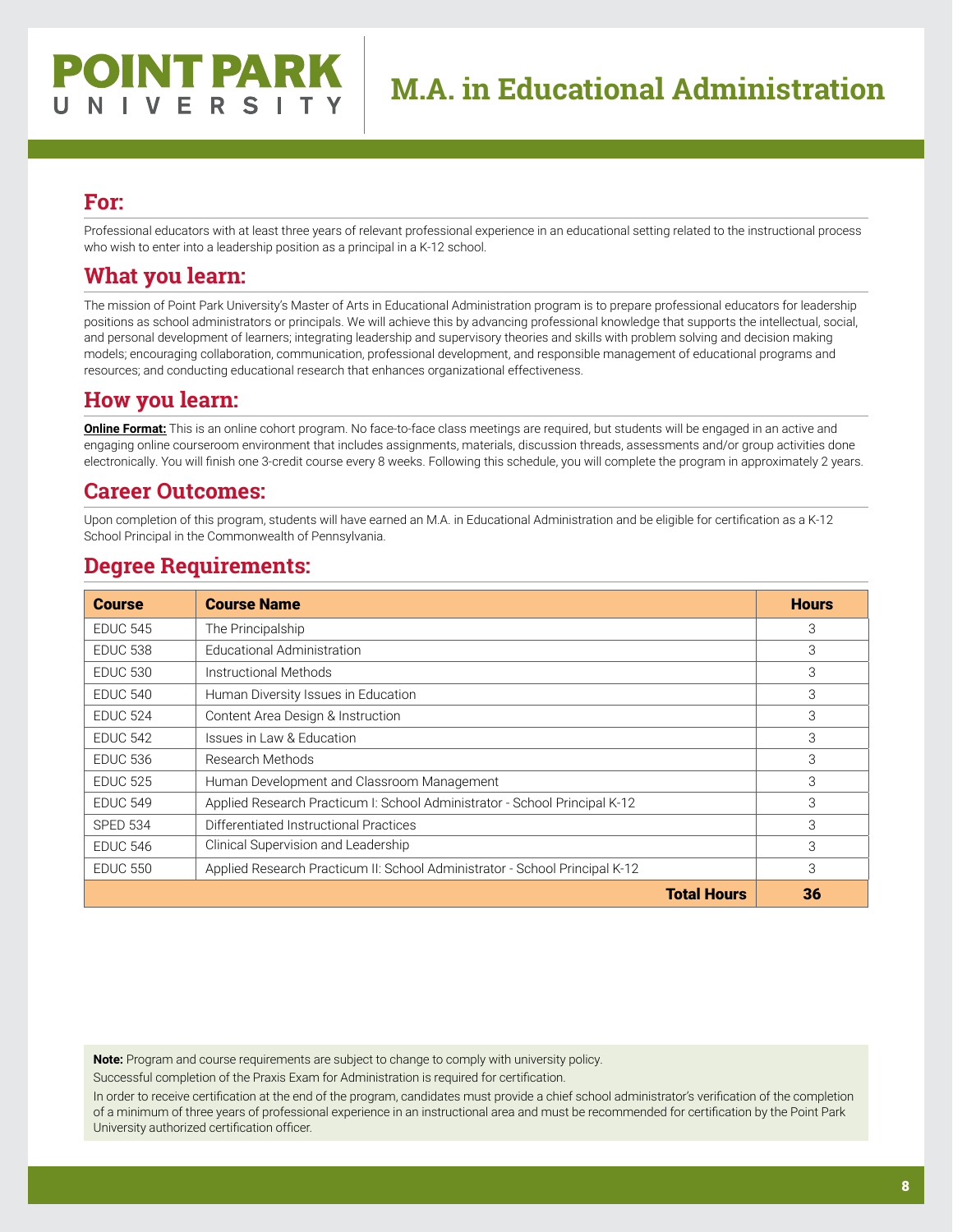Professional educators with at least three years of relevant professional experience in an educational setting related to the instructional process who already hold a Master's degree in Education and who wish to enter into a leadership position as a principal in a K-12 school.

## **What you learn:**

The mission of Point Park University's School Principal Certification program is to prepare professional educators for leadership positions as school administrators or principals. We will achieve this by advancing professional knowledge that supports the intellectual, social, and personal development of learners; integrating leadership and supervisory theories and skills with problem solving and decision making models; encouraging collaboration, communication, professional development, and responsible management of educational programs and resources; and conducting educational research that enhances organizational effectiveness.

## **How you learn:**

**Online Format:** This is an online cohort program. No face-to-face class meetings are required, but students will be engaged in an active and engaging online courseroom environment that includes assignments, materials, discussion threads, assessments and/or group activities done electronically. You will finish one 3-credit course every 8 weeks. Following this schedule, you will complete the program in approximately 1 year.

#### **Career Outcomes:**

Upon completion of this program, students will have earned a graduate-level certificate and will be eligible for certification as a K-12 School Principal in the Commonwealth of Pennsylvania.

## **Certification Requirements:**

| <b>Course</b>   | <b>Course Name</b>                                                          | <b>Hours</b> |
|-----------------|-----------------------------------------------------------------------------|--------------|
| <b>EDUC 545</b> | The Principalship                                                           | 3            |
| <b>EDUC 538</b> | Educational Administration                                                  | 3            |
| <b>EDUC 549</b> | Applied Research Practicum I: School Administrator - School Principal K-12  | 3            |
| <b>EDUC 546</b> | Clinical Supervision and Leadership                                         | 3            |
| <b>SPED 534</b> | Differentiated Instructional Practices                                      | 3            |
| <b>EDUC 550</b> | Applied Research Practicum II: School Administrator - School Principal K-12 | 3            |
|                 | <b>Total Hours</b>                                                          | 18           |

**Note:** Program and course requirements are subject to change to comply with university policy.

Successful completion of the Praxis Exam for Administration is required for certification.

In order to receive certification at the end of the program, candidates must provide a chief school administrator's verification of the completion of a minimum of three years of professional experience in an instructional area and must be recommended for certification by the Point Park University authorized certification officer.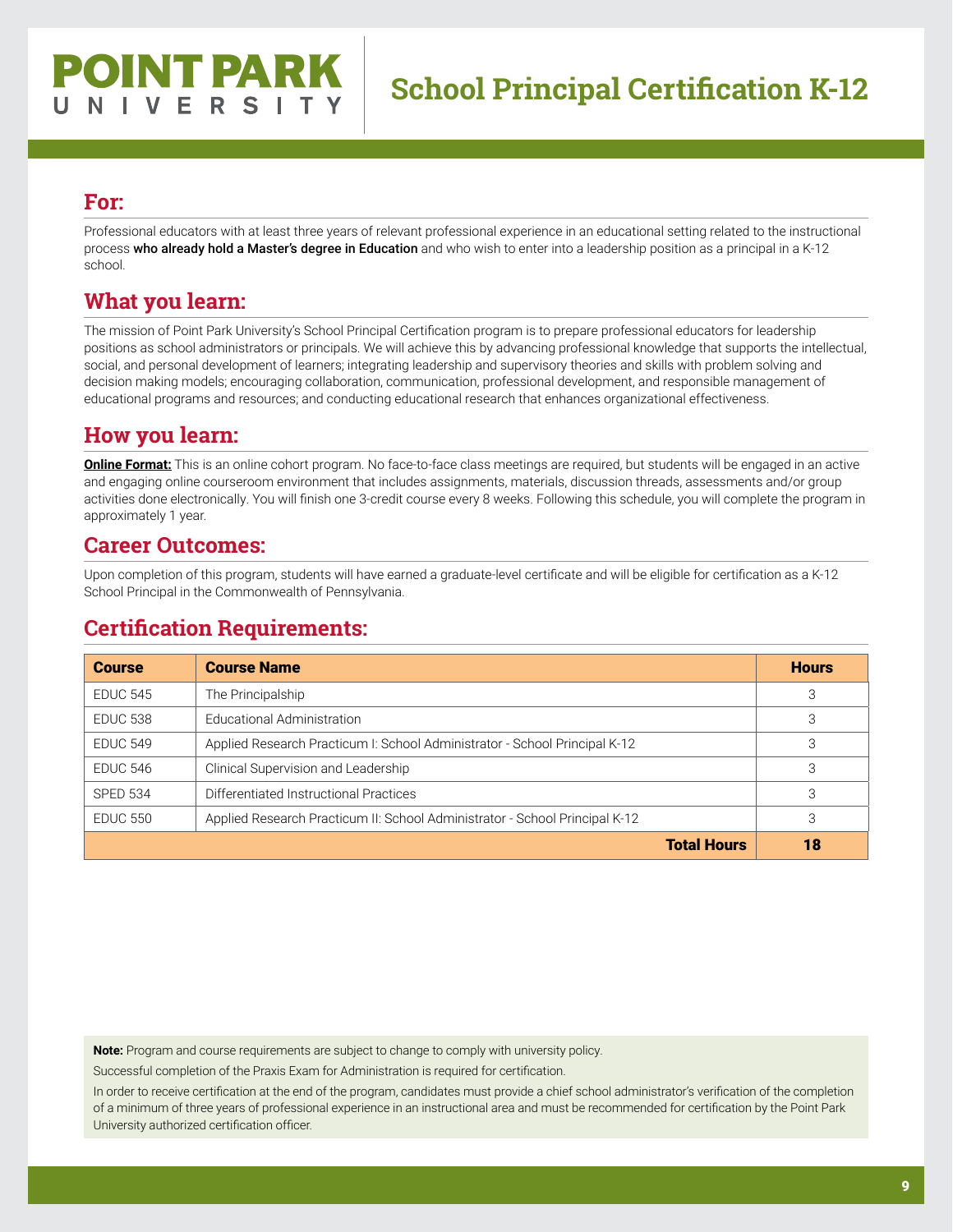# **POINT PARK** NIVERSITY

# **M.Ed. in Learning, Design, and Technology**

#### **For:**

Professional educators seeking a Master's in Education in Learning, Design, and Technology along with an Instructional Technology Specialist Certificate and Online Instruction Endorsement Certificate.

#### **What you learn:**

The program prepares students to design, facilitate, manage, and evaluate digital instruction in online, hybrid, and remote settings -- the fastest growing segments of education and training in the 21st century. Course work equips students to effectively use hardware/software, integrate technology into lessons, facilitate learner-centered activities, and develop interactive professional development programs in a wide range of learning organizations. Scholarly research, interactive learning, and inclusive participation are required of all students.

Pennsylvania certified K-12 teachers or credentialed teachers in states that have reciprocity with Pennsylvania may earn an Instructional Technology Specialist Certification or an Online Instruction Endorsement Certificate. The Instructional Technologist Specialist Certificate consists of 15 credits and the Online Instruction Endorsement Certificate consists of 12 credits.

#### **How you learn:**

**Online Format:** This is an online cohort program. No face-to-face class meetings are required, but students will be engaged in an active and engaging online classroom environment that includes assignments, materials, discussion threads, assessments and/or group activities done electronically. The program is comprised of 30 credit hours, including a Practicum course in which students work with certified Instructional Technologists in schools, districts, or intermediate units. Students must maintain a 3.0 grade point average throughout the course of study to be able to continue in the program. You will finish one 3-credit course every 8 weeks. Following this schedule, you will complete the program in a little over 1.5 years.

#### **Career Outcomes:**

Upon successful completion of this program, students will be able to:

1. Synthesize learning theory, design methods, and technology resources to address the learning needs of diverse populations in a variety of educational and training settings

2. Develop and implement effective instructional and learning strategies that incorporate multimedia principles, copyright compliance, and digital accessibility for use in online and remote instruction environments

3. Integrate instructional design and technology into curricular planning and direct instruction for multiple settings

4. Design and execute plans for conducting administrative activities related to online learning initiatives including needs analysis, strategic planning, and program evaluation

5. Apply management and leadership skills from current research to a variety of online educational settings

6. Apply qualitative and quantitative research methods as evidence-based practice to solve problems in online education settings

7. Assess teaching and technology resources for educational and training settings

8. Apply nationally recognized, established research-based standards for quality teaching, design and learning

#### **Degree Requirements:**

| <b>Course</b>   | <b>Course Name</b>                                        | <b>Hours</b> |
|-----------------|-----------------------------------------------------------|--------------|
| <b>EDUC 579</b> | Learning Technologies for Educators                       | 3            |
| <b>EDUC 504</b> | Instructional Methods for Digital Teaching and Learning   | 3            |
| <b>FDUC 534</b> | Online Teaching: Design and Delivery                      | 3            |
| <b>EDUC 580</b> | Instructional Technology Administration and Management    | 3            |
| <b>EDUC 581</b> | Innovative Instruction and Leadership                     | 3            |
| <b>EDUC 528</b> | Assessment and Evaluation of Online Teaching and Learning | 3            |
| <b>FDUC 529</b> | Issues and Trends in Digital Learning                     | 3            |
| <b>EDUC 539</b> | Research in Learning, Design and Technology               | 3            |
| EDUC 601MA      | Practicum I                                               | 3            |
| EDUC 602MA      | Practicum II                                              | 3            |
| EDUC 603MEd     | Field Work                                                | 3            |
| EDUC 604MEd     | Practicum                                                 | 3            |
|                 | <b>Total Hours</b>                                        | 30           |

**Note:** Students who enroll in the M.Ed. program may, at the discretion of the School of Education, transfer up to 6 graduate credits from other institutions provided those credits carry a grade of B or above. Courses with grades of B- or below will not be accepted. Only graduate credits from courses relevant to the Learning, Design, and Technology program will be accepted, as determined by the Director of the Graduate Studies in the School of Education. Students who enroll in the Instructional Technology Specialist program may transfer up to 3 credits. There are no transfer credits permitted for the for Online Instruction Endorsement. Graduation requirements for the M.Ed. program include: Successfully completing 10 required courses in the program with a GPA of 3.0 or higher, and no grade in any course

lower than a C. Completing a capstone practicum experience.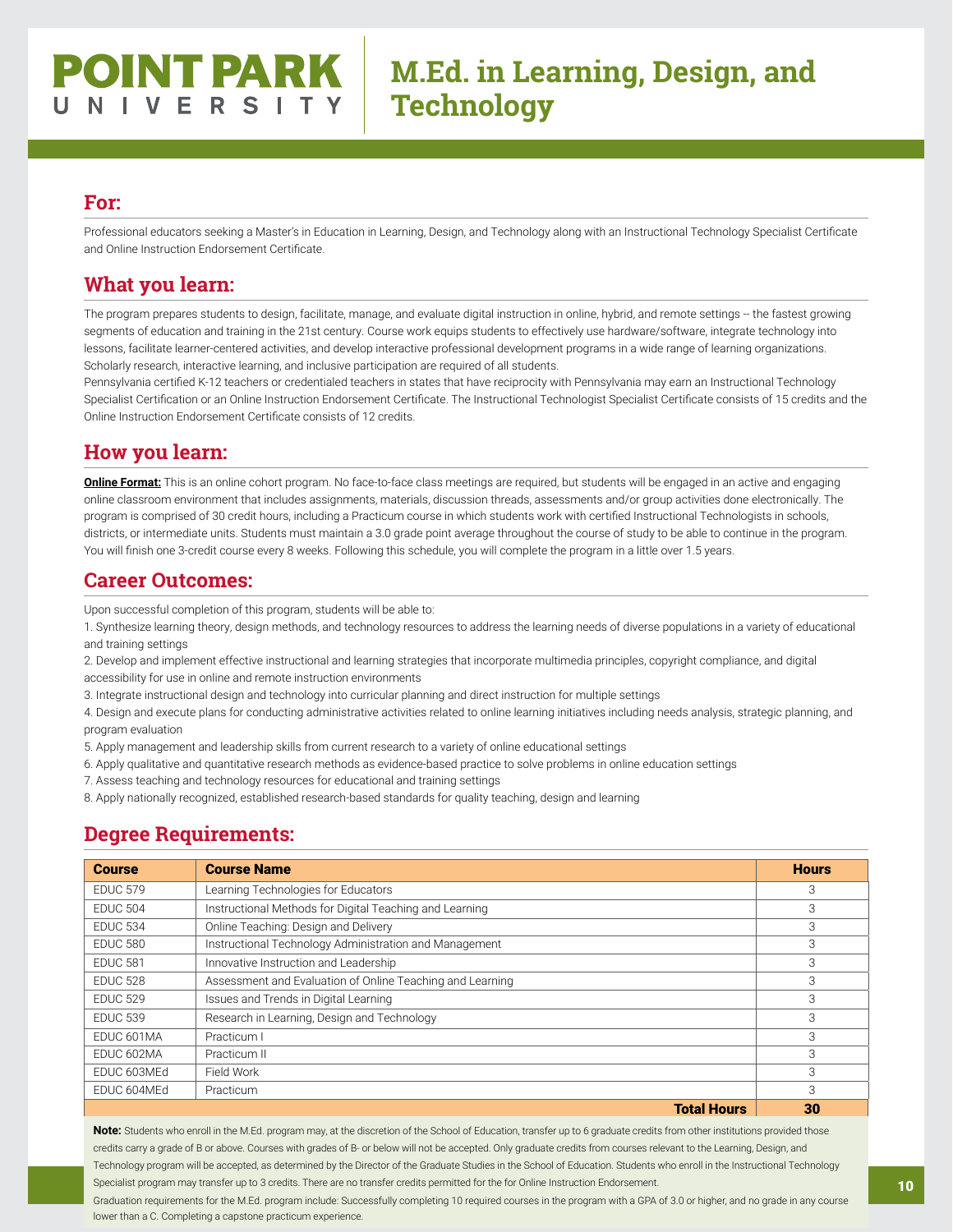Professional educators seeking certification an Instructional Technology Specialist.

#### **What you learn:**

The Instructional Technology Specialist certificate area includes the science involved in the application of knowledge and competency required for the use of instructional technology as it pertains to aiding staff/administration in educational school settings.

#### **How you learn:**

**Online Format:** This is an online cohort program. No face-to-face class meetings are required, but students will be engaged in an active and engaging online classroom environment that includes assignments, materials, discussion threads, assessments and/or group activities done electronically. The program is comprised of 15 credit hours, including a Practicum course in which students work with certified Instructional Technologists in schools, districts, or intermediate units. Students must maintain a 3.0 grade point average throughout the course of study to be able to continue in the program. You will finish one 3-credit course every 8 weeks. Following this schedule, you will complete the program in 10 months.

#### **Career Outcomes:**

A person holding a valid PA certificate for Instructional Technology Specialist is qualified to provide technology information to district staff and administrators at grades PK-12.

#### **Degree Requirements:**

| <b>Course</b>       | <b>Course Name</b>                                            | <b>Hours</b> |
|---------------------|---------------------------------------------------------------|--------------|
| <b>EDUC 579</b>     | Learning Technologies for Educators                           | З            |
| <b>EDUC 504</b>     | Instructional Methods for Digital Teaching and Learning       |              |
| <b>EDUC 534</b>     | Online Teaching: Design and Delivery                          |              |
| EDUC 580            | Instructional Technology Administration and Management        |              |
| EDUC <sub>604</sub> | Practicum in K-12 Schools in Learning, Design, and Technology |              |
|                     | <b>Total Hours</b>                                            | 15           |

**Note:** Graduation requirements for the Instructional Technology Specialist Certification program include: 1) Successfully completing 5 required courses in the program with a GPA of 3.0 or higher, and no grade in any course lower than a C. 2) Completing a capstone practicum experience.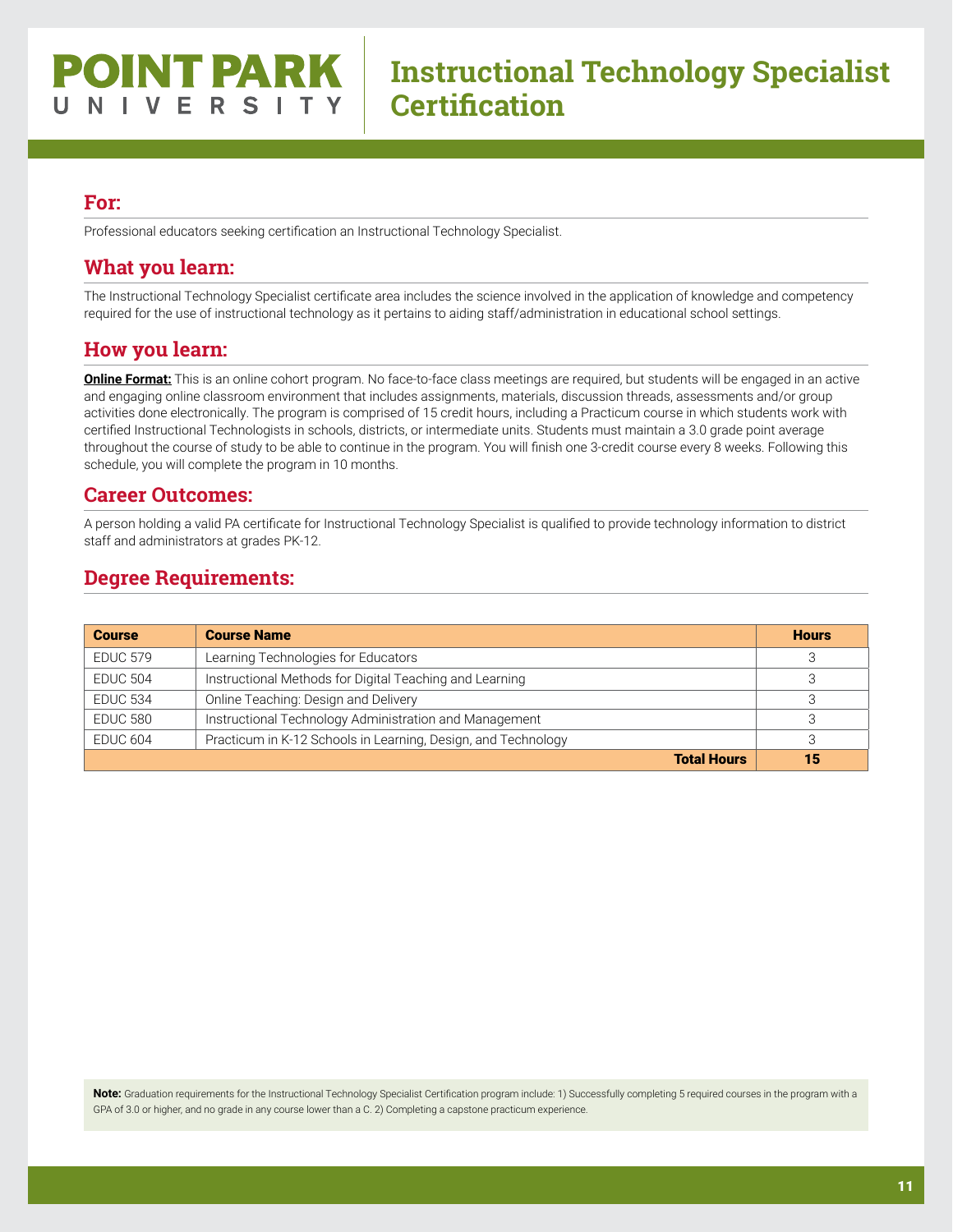Professional educators seeking an Online Instruction Endorsement.

#### **What you learn:**

Courses are designed to address the specific set of issues, knowledge and competencies that are relevant to teaching and learning in an online environment.

#### **How you learn:**

**Online Format:** This is an online cohort program. No face-to-face class meetings are required, but students will be engaged in an active and engaging online classroom environment that includes assignments, materials, discussion threads, assessments and/or group activities done electronically. The program is comprised of 12 credit hours. Students must maintain a 3.0 grade point average throughout the course of study to be able to continue in the program. You will finish one 3-credit course every 8 weeks. Following this schedule, you will complete the program in 8 months.

#### **Career Outcomes:**

Candidates will be able to successfully implement online instruction and become familiar, or strengthen their familiarity, with instructional technology tools to accomplish the curricular goals in online courses.

#### **Degree Requirements:**

| <b>Course</b>   | <b>Course Name</b>                                             | <b>Hours</b> |
|-----------------|----------------------------------------------------------------|--------------|
| <b>EDUC 579</b> | Learning Technologies for Educators                            |              |
| EDUC 504        | Instructional Methods for Digital Teaching and Learning        |              |
| <b>EDUC 534</b> | Online Teaching: Design and Delivery                           |              |
| EDUC 603        | Field work in K-12 Schools in Learning, Design, and Technology |              |
|                 | <b>Total Hours</b>                                             | 12           |

**Note:** Graduation requirements for the Online Instruction Endorsement program include: 1) Successfully completing 4 required courses in the program with a GPA of 3.0 or higher, and no grade in any course lower than a C. 2) Completing a capstone field experience course that appropriately synthesizes and applies program instruction in a real world context. Candidates will work with program advisors to secure a K-12 school partner for this experience. The experience can be tailored and differentiated to match the candidates' professional goals related to their desired role(s) within a K-12 system. The field experience will contain adequate rigor that both demonstrates practical application of coursework as well as provide new opportunities for professional growth.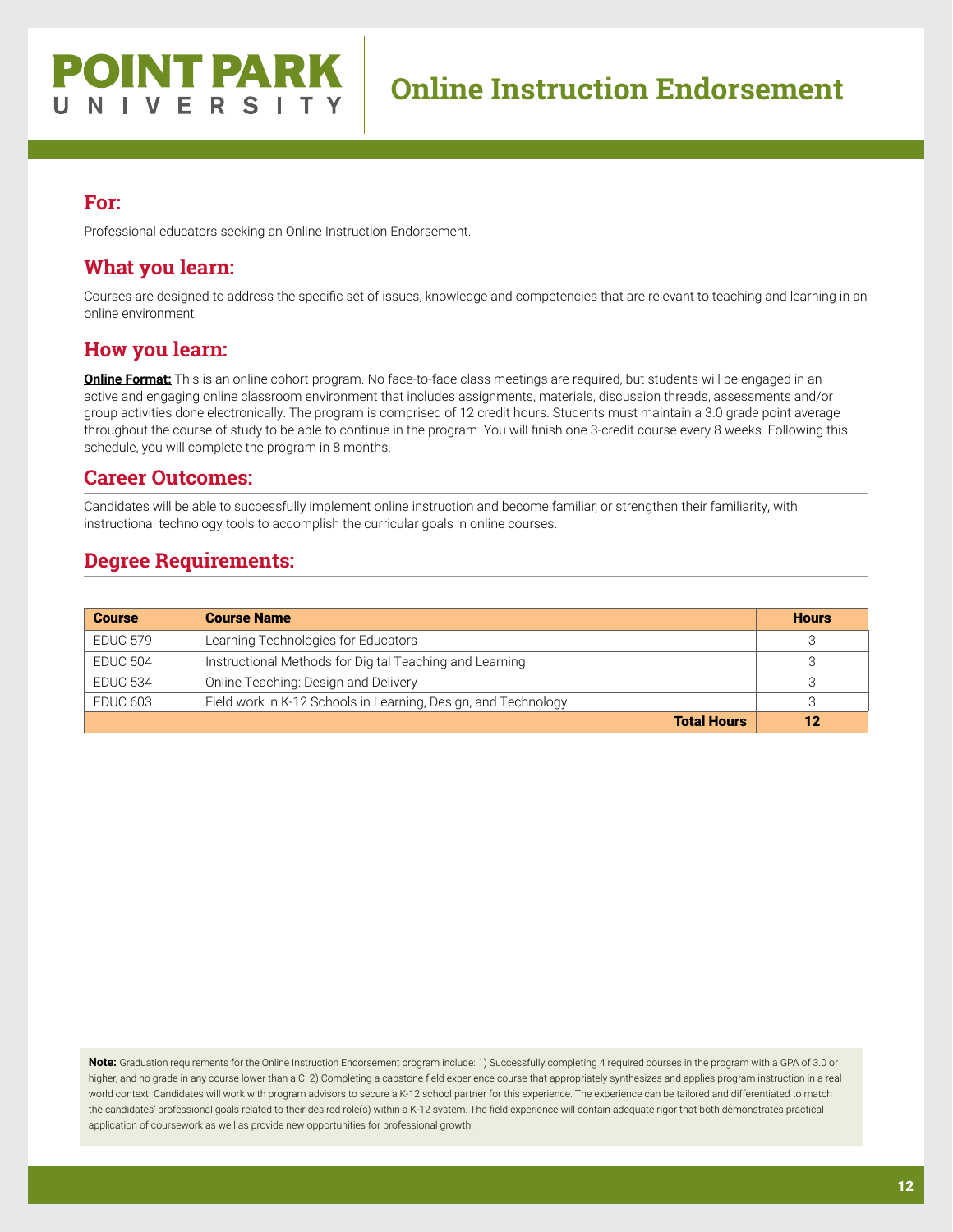## OINT PARK V E R S

**M.A. in Special Education with Grades PreK-12 Special Education Certification (certified teachers)**

#### **For:**

Pennsylvania certified teachers seeking certification in Grades PreK-12 Special Education and a M.A. in Special Education.

#### **What you learn:**

The Master of Arts in Special Education leading to Pennsylvania Grades PreK-12 Special Education certification program is designed for certified teachers with an undergraduate degree who want to increase their marketability and prepare more fully to meet the challenges of today's inclusive schools.

#### **How you learn:**

**Online Format:** This is an online cohort program. No face-to-face class meetings are required on-campus, but students will be engaged in an active and engaging online courseroom environment that includes assignments, materials, discussion threads, assessments and/ or group activities done electronically. You will finish one 3-credit course every 8 weeks. Following this schedule, you will complete the program in approximately 1 1/2 years.

#### **Career Outcomes:**

Upon completion of this program and the passing of the Praxis Exam for PreK-12 Special Education by the Pennsylvania Department of Education, students will have earned a M.A. in Special Education and be eligible to teach Special Education in a PreK-12 grade setting in the state of Pennsylvania.

| <b>Course</b>   | <b>Course Name</b>                                       | <b>Hours</b> |
|-----------------|----------------------------------------------------------|--------------|
| <b>SPED 535</b> | Positive Behavorial Interventions and Supports           | 3            |
| <b>SPED 520</b> | Instructional/Assistive Technology and Universal Design  | 3            |
| <b>SPED 536</b> | High Incidence Disabilities                              | 3            |
| <b>SPED 537</b> | Low Incidence Disabilities                               | 3            |
| <b>SPED 534</b> | Differentiated Instructional Practices                   | 3            |
| <b>SPED 540</b> | Autism Spectrum Disorders                                | 3            |
| <b>SPED 542</b> | Intensive Reading, Writing and Mathematics Interventions | 3            |
| <b>SPED 538</b> | Secondary Transition Processes and Procedures            | 3            |
| <b>EDUC 541</b> | Culturally Responsive Schools, Teachers and Classrooms   | 3            |
| <b>SPED 550</b> | Student Practicum Experience                             | 3            |
|                 | <b>Total Hours</b>                                       | 30           |

#### **Degree Requirements:**

**Note:** Program and course requirements are subject to change to comply with university policy.

Successful completion of the Praxis Exam for Special Education by the Pennsylvania Department of Education is required for certification.

To earn PreK-12 Special Education certification, candidates must hold a valid PA teaching certificate at the elementary, PreK-4, 4-8, Early Childhood, Elementary Education, Middle Grades Education, or Secondary Education. All candidates must be recommended for certification by Point Park University's authorized certification officer.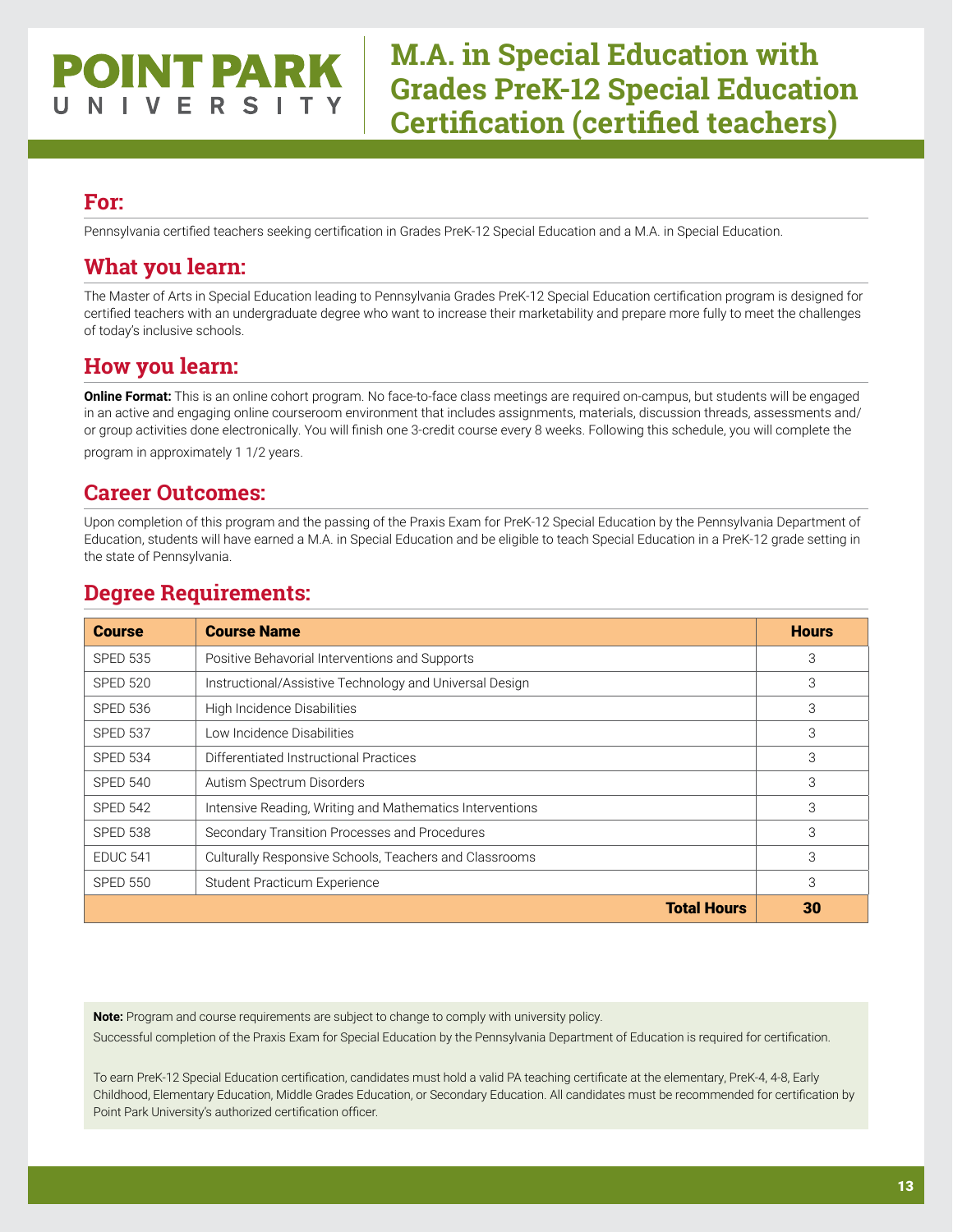# **POINT PARK** V E R S

# **M.Ed. in Special Education with Grades PreK-12 Special Education Certification (non-certified teachers)**

#### **For:**

Non-certified teachers seeking initial certification in Grades PreK-12 Special Education and a M.Ed. in Special Education.

## **What you learn:**

The Master of Education in Special Education leading to Pennsylvania Grades PreK-12 Special Education certification program is designed for non-certified teachers with an undergraduate degree who wish to earn their initial teaching certification in Grades PreK-12 Special Education.

## **How you learn:**

**Online Format:** This is an online cohort program. No face-to-face class meetings are required on-campus, but students will be engaged in an active and engaging online courseroom environment that includes assignments, materials, discussion threads, assessments and/ or group activities done electronically. You will finish one 3-credit course every 8 weeks. Following this schedule, you will complete the program in approximately 2 years.

## **Career Outcomes:**

Upon completion of this program and the passing of the Praxis Exam for PreK-12 Special Education by the Pennsylvania Department of Education, students will have earned a M.Ed. in Special Education and be eligible to teach Special Education in a PreK-12 grade setting in the state of Pennsylvania.

| <b>Course</b>   | <b>Course Name</b>                                                 | <b>Hours</b> |
|-----------------|--------------------------------------------------------------------|--------------|
| <b>SPED 533</b> | Special Education and Inclusive Practices                          | 3            |
| <b>EDUC 541</b> | Culturally Responsive Schools, Teachers, and Classrooms            | 3            |
| <b>SPED 535</b> | Positive Behavorial Interventions and Supports                     | 3            |
| <b>SPED 520</b> | Instructional/Assistive Technology and Universal Design            | 3            |
| <b>SPED 536</b> | High Incidence Disabilities                                        | 3            |
| <b>SPED 537</b> | Low Incidence Disabilities                                         | 3            |
| <b>SPED 534</b> | Differentiated Instruction Practices                               | 3            |
| <b>SPED 540</b> | Autism Spectrum Disorders                                          | 3            |
| <b>EDUC 567</b> | Methods of Teaching English Language Learners in the Content Areas | 3            |
| <b>SPED 542</b> | Intensive Reading, Writing and Mathematics Interventions           | 3            |
| <b>SPED 538</b> | Secondary Transition Processes and Procedures                      | 3            |
| <b>EDUC 624</b> | Student Teaching Seminar                                           | 3            |
| <b>EDUC 625</b> | Student Teaching Practicum                                         | 3            |
|                 | <b>Total Hours</b>                                                 | 42           |

## **Degree Requirements:**

**Note:** Program and course requirements are subject to change to comply with university policy. Successful completion of the Praxis Exam for Special Education by the Pennsylvania Department of Education is required for certification.

All candidates must be recommended for certification by Point Park University's authorized certification officer.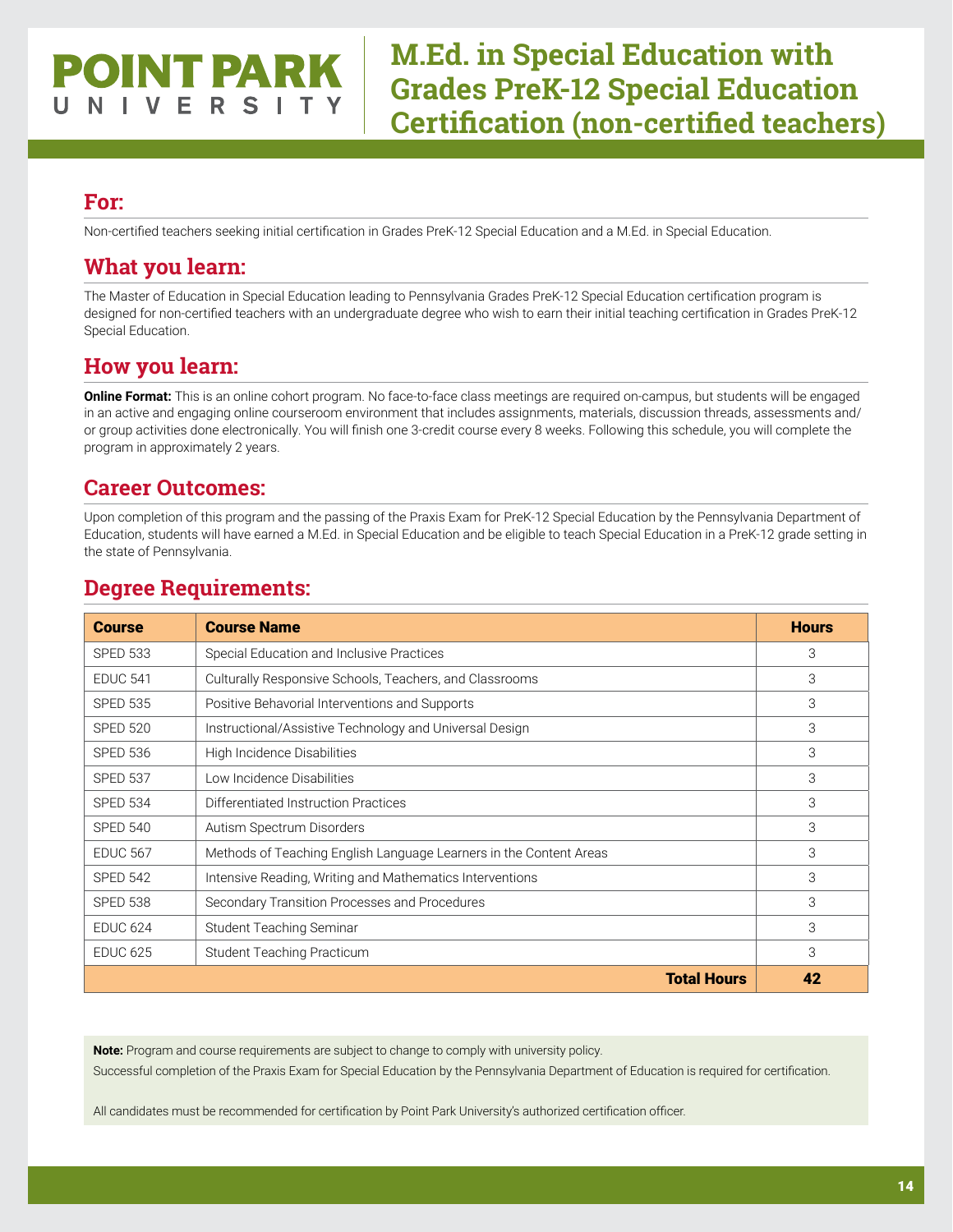Professional educators who are seeking certification as a PA K-12 Reading Specialist.

#### **What you learn:**

You will learn enhanced reading skills that will enable you to work one-to-one or in small groups with students that are experiencing difficulty reading at grade level. You will obtain the necessary skills to assess students' reading abilities, identifying deficiencies and creating intervention plans for grade-level students who have been identified in need of additional reading help. The courses will strengthen your ability to teach reading and enable you to work school wide or district wide coaching other teachers in effective reading practices. In addition to assessment and intervention of students with reading deficiencies, you will learn about teaching Reading in the Content Areas, the Reading and Writing Connection, and the skills needed to coach other teachers in the classroom.

Receiving your Reading Specialist Certification will also enhance your capacity in the job market by opening other educational avenues. Obtaining the credits for Reading Specialist can also be applied toward gaining permanent certification.

## **How you learn:**

**Online Format:** This is an online cohort program. No face-to-face class meetings are required, but students will be engaged in an active and engaging online classroom environment that includes assignments, materials, discussion threads, assessments and/or group activities done electronically. You will finish one 3-credit course every 8 weeks. Following this schedule, you will complete the program in approximately 16 months.

#### **Career Outcomes:**

Upon completion of this program, students will be eligible for certification as a K-12 Reading Specialist from the state of Pennsylvania by passing the PRAXIS 5302 test through the Pennsylvania Department of Education.

## **Certification Requirements:**

| <b>Course</b>   | <b>Course Name</b>                | <b>Hours</b> |
|-----------------|-----------------------------------|--------------|
| <b>EDUC 515</b> | Foundations of Literacy           | 3            |
| <b>EDUC 516</b> | Reading and Writing Content       | 3            |
| <b>EDUC 517</b> | Literature and Literacy           | 3            |
| <b>EDUC 518</b> | Literacy Assessment               | 3            |
| <b>EDUC 519</b> | Roles of Reading Specialist       | 3            |
| <b>EDUC 524</b> | Content Area Design & Instruction | 3            |
| <b>EDUC 536</b> | Research Methods                  | 3            |
| <b>EDUC 569</b> | Reading Specialist Practicum      | 3            |
|                 | <b>Total Hours</b>                | 24           |

**Note:** Program and course requirements are subject to change to comply with university policy. Successful completion of the Praxis 5302 exam is required for certification.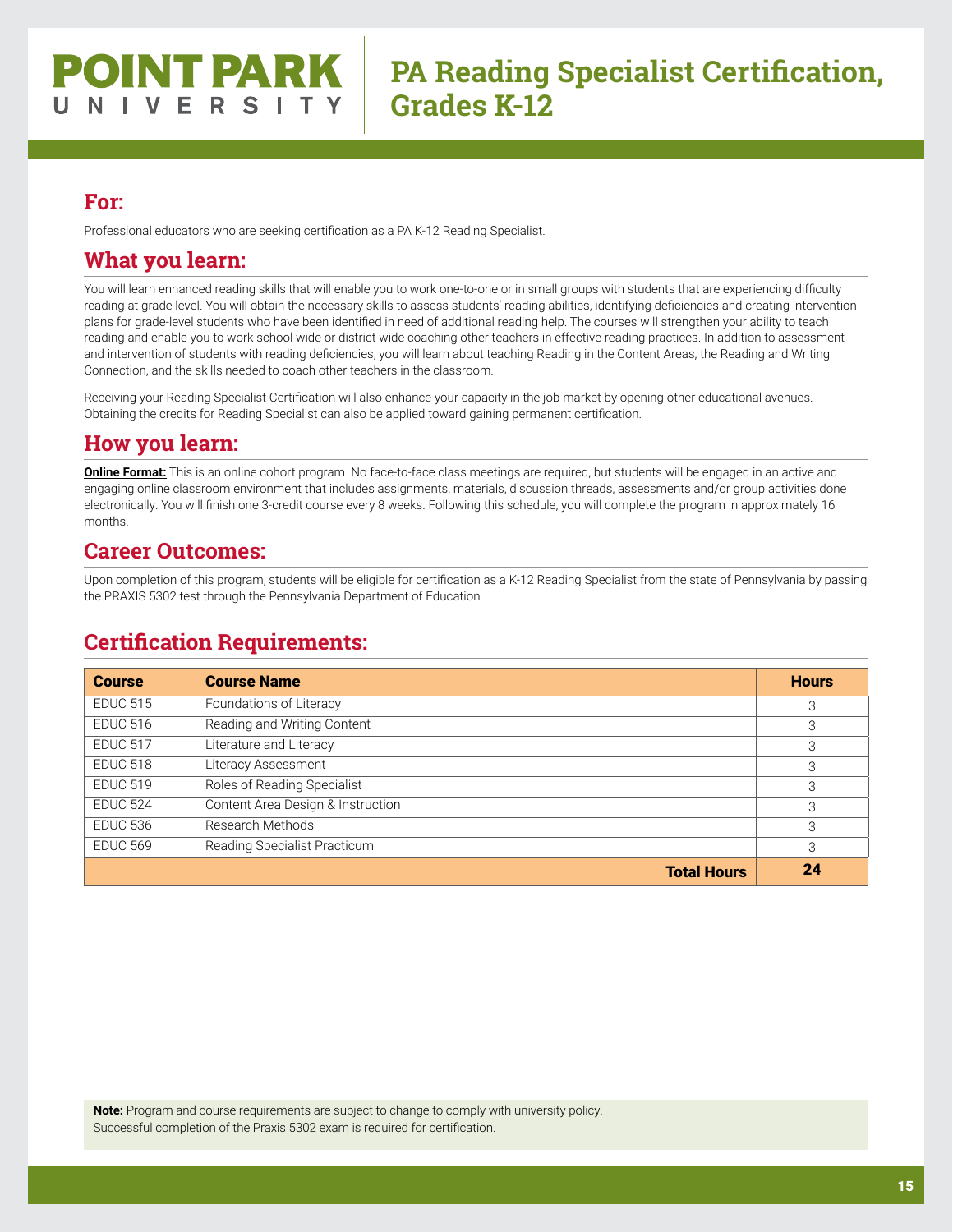# **POINT PARK** NIVERSITY

#### **For:**

Professional educators who wish to earn a Master's in Reading and Literacy and those seeking certification as a Reading Specialist through the Pennsylvania Department of Education.

#### **What you learn:**

The objectives of Point Park University's M.Ed. in Reading and Literacy program are to provide professional educators with a thorough understanding of educational theories while emphasizing collaborative, hands-on, learning using appropriate technologies; to prepare professional educators to develop curricula for content areas that incorporate diverse learner populations and settings across the lifespan; to prepare professional educators to develop appropriate and effective instructional methods which address the needs of diverse student populations across content areas and in a variety of classroom settings; and to prepare professional educators to successfully address contemporary educational issues such as: effective classroom and behavior management, diversity issues, learning styles and differentiated instruction, and integration of technology across the curriculum.

You will learn enhanced reading skills that will enable you to work one-to-one or in small groups with students that are experiencing difficulty reading at grade level. You will obtain the necessary skills to assess students' reading abilities, identifying deficiencies and creating intervention plans for grade-level students who have been identified in need of additional reading help. The courses will strengthen your ability to teach reading and enable you to work school wide or district wide coaching other teachers in effective reading practices. In addition to assessment and intervention of students with reading deficiencies, you will learn about teaching Reading in the Content Areas, the Reading and Writing Connection, and the skills needed to coach other teachers in the classroom. Receiving your Reading Specialist Certification will also enhance your capacity in the job market by opening other educational avenues. Obtaining the credits for Reading Specialist can also be applied toward gaining permanent certification.

#### **How you learn:**

**Online Format:** This is an online cohort program. No face-to-face class meetings are required, but students will be engaged in an active and engaging online classroom environment that includes assignments, materials, discussion threads, assessments and/or group activities done electronically. One 3-credit practicum course is included in your course schedule, where you will be responsible for completing the mandated number of observation hours required by the Pennsylvania Department of Education prior to certification. These hours will need to be completed in a reading clinic with a practicing reading specialist. You will finish one 3-credit course every 8 weeks. Following this schedule, you will complete the program in approximately 1.5 years.

#### **Career Outcomes:**

Upon completion of this program, students will have earned an M.Ed. in Reading and Literacy and be eligible for certification as a K-12 Reading Specialist from the state of Pennsylvania by passing the PRAXIS 5302 test through the Pennsylvania Department of Education.

#### **Certification Requirements:**

| <b>Course</b>   | <b>Course Name</b>                               | <b>Hours</b> |
|-----------------|--------------------------------------------------|--------------|
| <b>EDUC 515</b> | Foundations of Literacy                          | 3            |
| <b>EDUC 516</b> | Reading/Writing in the Content Areas             | 3            |
| <b>EDUC 517</b> | Literature and Literacy                          | 3            |
| <b>EDUC 518</b> | Literary Assessment                              | 3            |
| <b>EDUC 519</b> | Role of the Reading Specialist                   | 3            |
| <b>EDUC 524</b> | Content Area Design & Instruction                | 3            |
| <b>EDUC 536</b> | Research Methods                                 | 3            |
| <b>EDUC 569</b> | Reading Specialist Practicum                     | 3            |
| <b>EDUC 535</b> | Technological Applications Across the Curriculum | 3            |
| <b>EDUC 541</b> | <b>Culturally Responsive Schools</b>             | 3            |
|                 | <b>Total Hours</b>                               | 30           |

**Note:** Program and course requirements are subject to change to comply with university policy.

Successful completion of the Praxis 5302 exam is required for certification.

Students will need to complete a 3 credit practicum course in a reading clinic with a practicing reading specialist to satisfy Pennsylvania Department of Education requirements pertaining to field experience and observation hours prior to certification.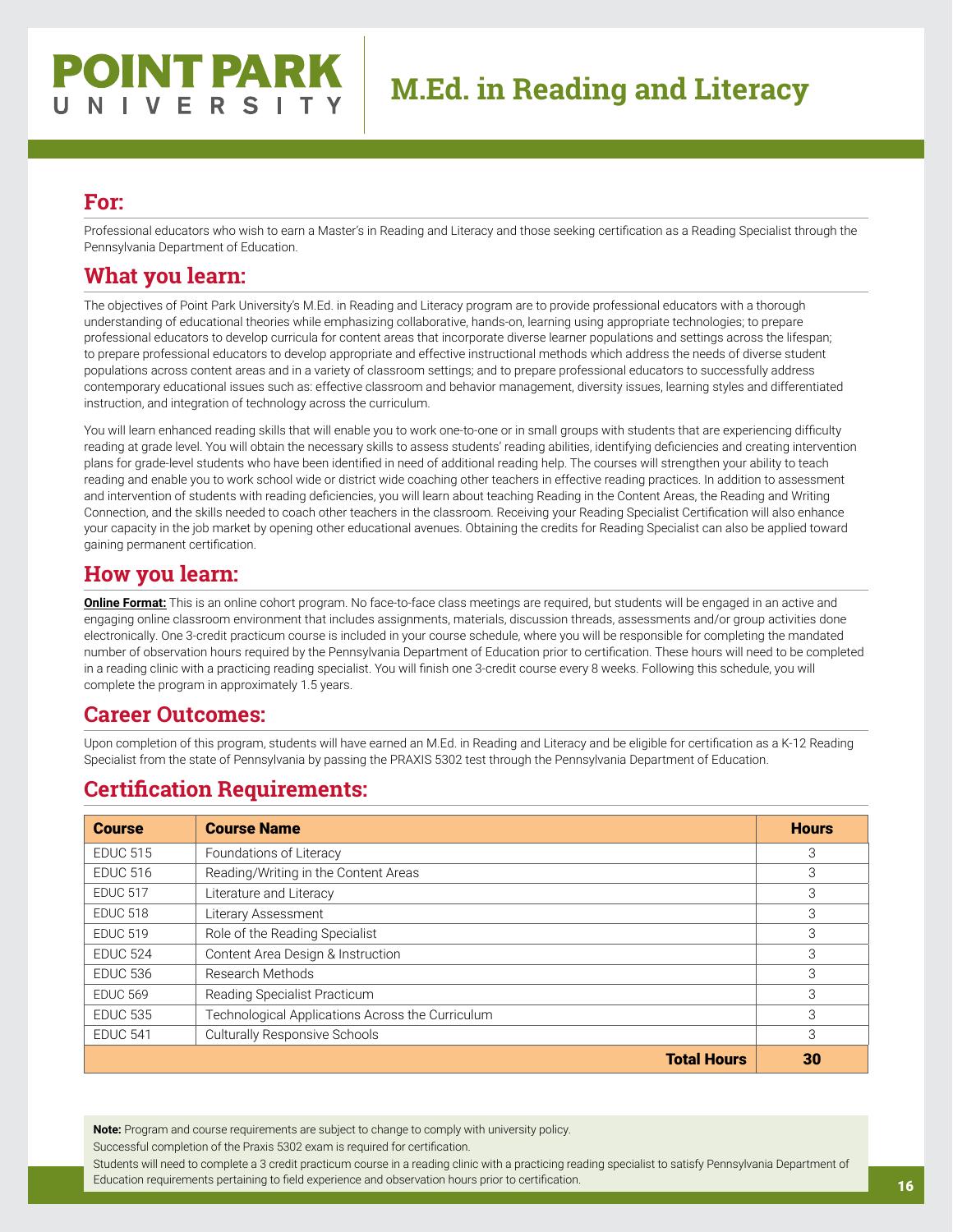Professional educators who wish to earn a Master's degree and those seeking leadership roles in the 21st century school.

#### **What you learn:**

As current educational research strongly emphasizes the critical role of teacher leadership in the success of today's schools, this program is designed to assist teachers to enhance their instructional skills, while playing the critical role of change agents within the teaching profession. This program will provide the knowledge base and experiences to enable our graduate students to meet these challenges.

Students will complete six core courses and then have the opportunity to choose 4 elective courses in their chosen content area (EDUC/ SPED) that can be applied to a future certification program

#### **How you learn:**

**Online Format:** This is an online cohort program. No face-to-face class meetings are required, but students will be engaged in an active and engaging online courseroom environment that includes assignments, materials, discussion threads, assessments and/or group activities done electronically. You will finish one 3-credit course every 8 weeks. Following this schedule, you will complete the program in approximately 1.5 years.

#### **Career Outcomes:**

Upon completion of this program, students will have earned an M.Ed. in Teaching and Leadership.

#### **Degree Requirements:**

| <b>Course</b>   | <b>Course Name</b>                    | <b>Hours</b> |
|-----------------|---------------------------------------|--------------|
| <b>EDUC 524</b> | Content Area Design and Instruction   | 3            |
| <b>EDUC 525</b> | Human Behavior & Classroom Management | 3            |
| <b>EDUC 531</b> | Emerging Teacher Leadership           | 3            |
| <b>EDUC 533</b> | Evolving School Landscapes            | 3            |
| <b>EDUC 535</b> | <b>Technological Applications</b>     | 3            |
| <b>EDUC 541</b> | <b>Culturally Responsive Schools</b>  | 3            |
| EDUC/SPED       | Elective - Student's Choice           | 3            |
| EDUC/SPED       | Elective - Student's Choice           | 3            |
| EDUC/SPED       | Elective - Student's Choice           | 3            |
| EDUC/SPED       | Elective - Student's Choice           | 3            |
|                 | <b>Total Hours</b>                    | 30           |

**Note:** Program and course requirements are subject to change to comply with university policy.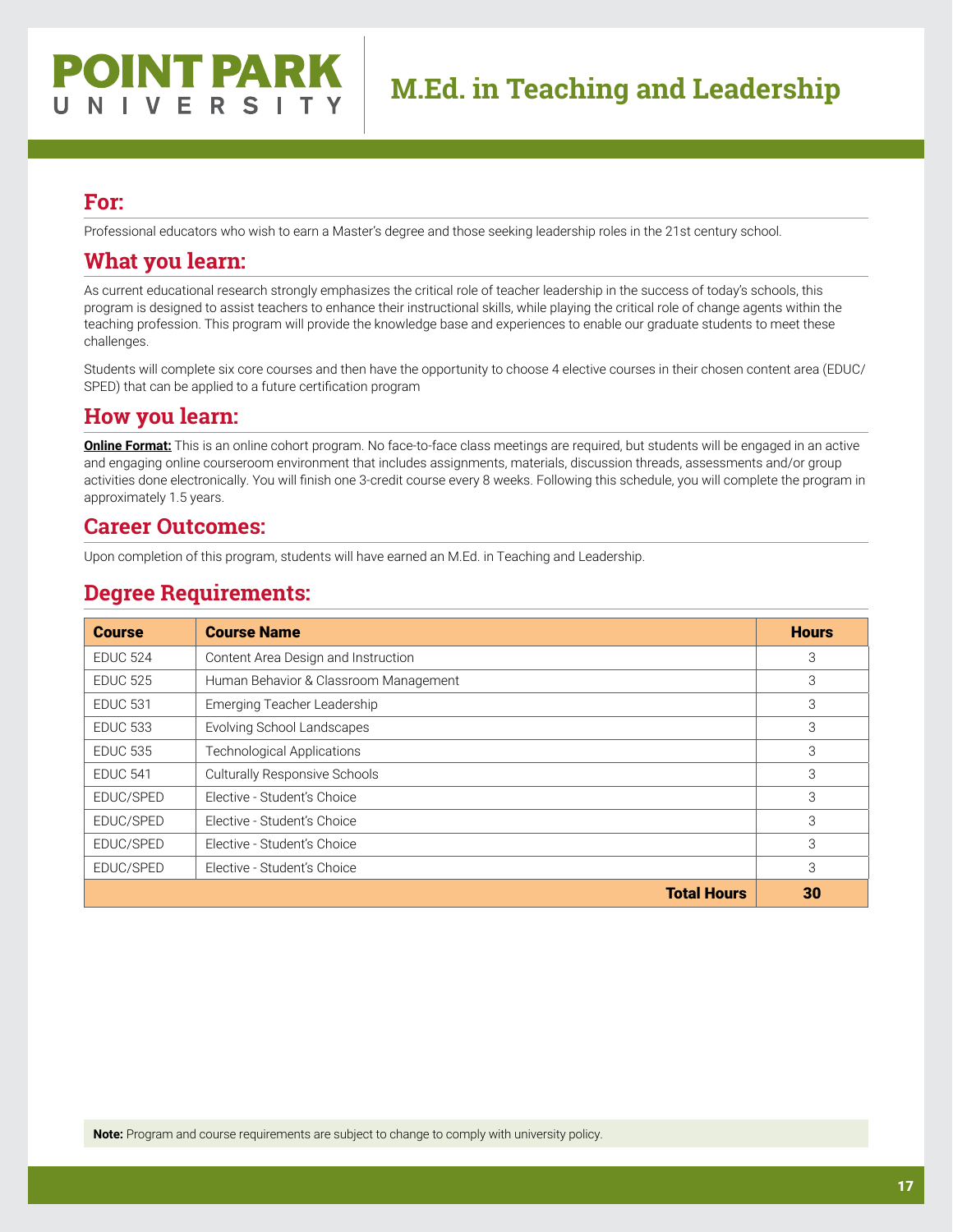Present coaches or individuals with athletic experience looking to assume responsibilities in their future or present employment as coaching assistants, coaches, or working with athletes of any age.

### **What you learn:**

This program will provide significant influence in a field that requires coaches to be able to administer, teach, support, and create programs for athletes that adhere to the National Standards for Sport Coaches, established and published by the National Association for Sport and Physical Education. The M.Ed. in Athletic Coaching will be framed by these standards, which encompass domains that include both scientific and practical components expected by administrators, athletes, and the public.

#### **How you learn:**

**Online Format:** This is an online cohort program. No face-to-face class meetings are required, but students will be engaged in an active and engaging online classroom environment that includes assignments, materials, discussion threads, assessments and/or group activities done electronically. You will finish one 3-credit course every 8 weeks. Following this schedule, you will complete the program in approximately 1 1/2 years. Courses are taught by faculty who have years of real-world experience in coaching, teaching, physical education, sports psychology and educational administration.

#### **Career Outcomes:**

Upon completion of the program, students will earn an M.Ed. in Athletic Coaching and be able to apply what they've learned to present or future coaching positions in school districts or at institutions of higher learning.

According to the National Bureau of Labor Statistics, athletic coaching is a field growing nationally, as well as locally, with recent surveys indicating that approximately 10,000 coaches and scouts are employed in western Pennsylvania.

Graduates with a M.Ed. in Athletic Coaching will be prepared for coaching opportunities in various settings including:

- K-12 public or private schools
- Colleges and universities
- Club and travel sports programs
- Professional sports teams

#### **Degree Requirements:**

| <b>Course</b>   | <b>Course Name</b>                                         | <b>Hours</b> |
|-----------------|------------------------------------------------------------|--------------|
| <b>EDUC 505</b> | The Art and Science of Athletic Coaching                   | 3            |
| <b>EDUC 507</b> | Safety and Physical Conditioning of Athletes               | 3            |
| <b>EDUC 509</b> | Diversity and Ethical Responsibility in Athletics          | 3            |
| <b>EDUC 513</b> | Supervision and Evaluation of Athletes                     | 3            |
| <b>EDUC 510</b> | Administration and Financial Responsibilities of Athletics | 3            |
| <b>EDUC 511</b> | Communication Skills for Athletics                         | 3            |
| <b>EDUC 508</b> | Sports Psychology                                          | 3            |
| <b>EDUC 504</b> | Marketing and Branding in Athletics                        | 3            |
| <b>EDUC 512</b> | Research: Contemporary Theory to Current Practice          | 3            |
| <b>EDUC 514</b> | Practicum                                                  | 3            |
|                 | <b>Total Hours</b>                                         | 30           |

**Note:** Program and course requirements are subject to change to comply with university policy.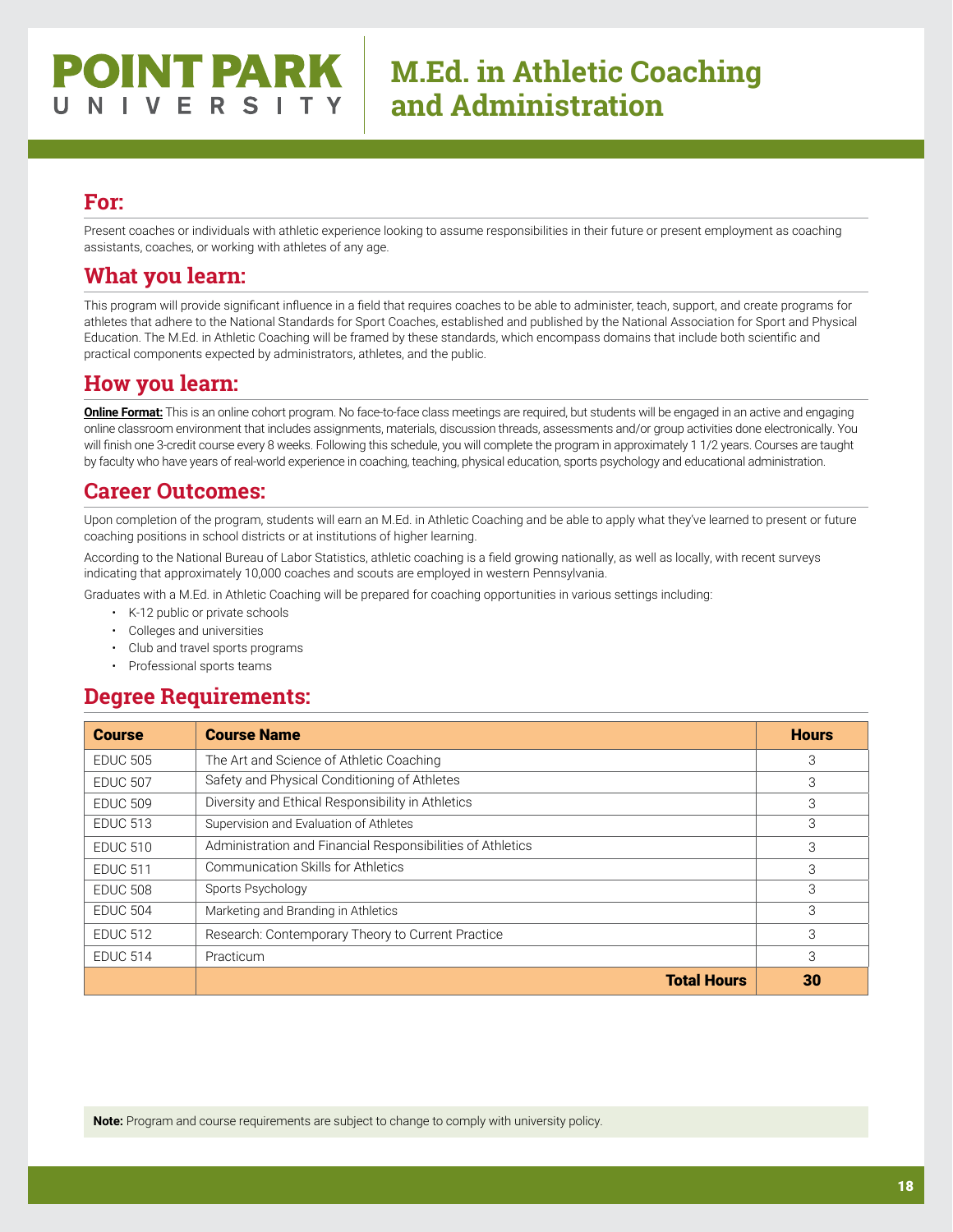# **POINT PARK** NIVERSITY

# **Superintendent Letter of Eligibility**

#### **For:**

Professional educators with at least six years of relevant professional experience in an educational setting related to the instructional process and who wish to enter into a leadership position as a Superintendent or Assistant Superintendent in a K-12 district. In order to receive certification at the end of the program, candidates must provide verification of the completion of a minimum of six years of professional experience in an instructional area (at least three of the six years should be at the administrative level). The candidate also must be recommended for certification by the Point Park University authorized certification officer.

## **What you learn:**

The mission of Point Park University's Superintendent/Assistant Superintendent Letter of Eligibility Certification program is to prepare professional educators for leadership positions on a district level as Assistant Superintendent or Superintendent. We will achieve this by advancing professional knowledge that supports the intellectual, social, and personal development of learners; integrating leadership and supervisory theories and skills with problem solving and decision-making models; encouraging collaboration, communication, professional development, and responsible management of educational programs and resources; and conducting educational research that enhances organizational effectiveness. This program will expand upon the Total Leader 2.0 Leadership Model as developed by Charles Schwan and William Spady.

## **How you learn:**

**Online Format:** This is an online cohort program. Students will be engaged in an active and engaging interactive online environment that includes assignments, materials, discussion threads, assessments and/or group activities done electronically. You will finish one 3-credit course every 8 weeks. Following this schedule, you will complete the program in one year. Embedded in each course will be a number of required field experiences that are required by PDE for certification.

#### **Career Outcomes:**

Upon completion of this program, students will be eligible for certification as an Assistant Superintendent or Superintendent in the state of Pennsylvania. Students will also need to pass the School Superintendent Assessment/SSA (6021) as required by the PA Department of Education. Administrators are eligible to receive Act 45 credit by the Pennsylvania Department of Education.

#### **Degree Requirements:**

| <b>Course</b>   | <b>Course Name</b>                                | <b>Hours</b> |
|-----------------|---------------------------------------------------|--------------|
| <b>EDUC 570</b> | Art and Science of Authenticity                   | 3            |
| <b>EDUC 571</b> | Art and Science of Visionary Leadership           | 3            |
| <b>EDUC 572</b> | Art and Science of Cultural/Relational Leadership |              |
| <b>EDUC 573</b> | Art and Science of Quality/Capacity Leadership    | З            |
| <b>EDUC 574</b> | Art and Science of Systems and Service Leadership | 3            |
| <b>EDUC 575</b> | Art and Science of Communication in Leadership    | 3            |
|                 | <b>Total Hours</b>                                | 18           |

**Note:** Program and course requirements are subject to change to comply with university policy.

Successful completion of the School Superintendent Assessment/SSA (6021) is required for certification.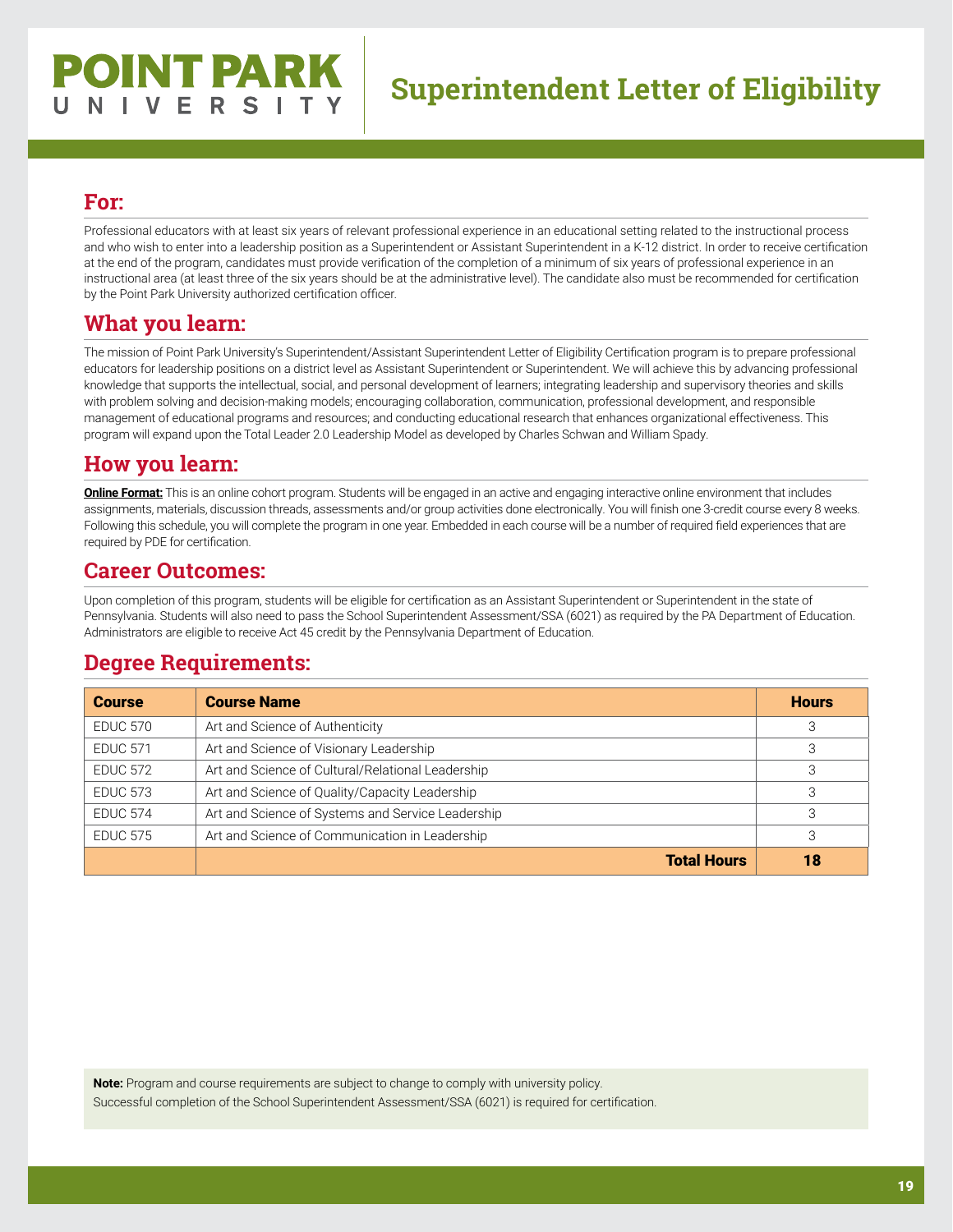#### **POINT PARK** V E R S I

# **M.Ed. with Grades PreK-4 Certification**

#### **For:**

Aspiring educators seeking a Master's degree in Education and teaching certification in grades PreK-4.

#### **What you learn:**

1) Utilize a variety of instructional strategies.

2) Develop instructional plans and set goals based on the content to be taught /learned, knowledge of assigned students, and the instructional process.

3) Establish and maintain purposeful and equitable classroom environments

4) Demonstrate integrity, ethical behavior and professional conduct as stated in the Pennsylvania Code of Professional Practice and Conduct for Educators.

## **How you learn:**

This program will be offered totally online, an extremely attractive option for adults pursuing a graduate degree, while presently working in a classroom. The program will consist of 11 courses, 3 credits each, plus 6 credits for student teaching and a 3 credit seminar for a total of 42 credits. All courses are required, including a minimum of a twelve-week student teaching experience, which all students will register for as part of the student load in the spring of the second year.

#### **Career Outcomes:**

Upon completion of this program, students will have earned a Master's in Education and will be eligible for certification as a PreK-4 grade level educator in the state of Pennsylvania.

#### **Degree Requirements:**

| <b>Course</b>   | <b>Course Name</b>                                                              | <b>Hours</b> |
|-----------------|---------------------------------------------------------------------------------|--------------|
| <b>SPED 533</b> | Special Education and Inclusive Practices                                       | 3            |
| <b>EDUC 541</b> | Culturally Responsive Schools, Teachers, and Classrooms                         | 3            |
| <b>SPED 535</b> | Positive Behavioral Interventions and Supports                                  | 3            |
| <b>EDUC 567</b> | Methods of Teaching English Language Learners in the Content Areas              | 3            |
| <b>EDUC 515</b> | Foundations of Literacy and Writing from Theory to Practice: Models of Literacy | 3            |
| <b>EDUC 564</b> | Methods of Teaching Social Studies PreK-4                                       | 3            |
| <b>EDUC 503</b> | Assessment for Differentiated Reading Instruction                               | 3            |
| <b>SPED 534</b> | Differentiated Instructional Practices in the Inclusive Classroom               | 3            |
| <b>EDUC 529</b> | Assessment Strategies and Data Driven Instruction                               | 3            |
| <b>EDUC 562</b> | Methods of Teaching Mathematics PreK-4                                          | 3            |
| <b>EDUC 563</b> | Methods of Teaching Science and Health PreK-4                                   | 3            |
| <b>EDUC 624</b> | Student Teaching Seminar                                                        | 3            |
| <b>EDUC 625</b> | <b>Student Teaching Practicum</b>                                               | 6            |
|                 | <b>Total Hours</b>                                                              | 42           |

#### **Flexibile, online format. 42 credit hours. 2 year completion time.**

**Note:** Program and course requirements are subject to change to comply with university policy. Successful completion of the PreK-4 assessment provided by the Pennsylvania Department of Education is required for certification.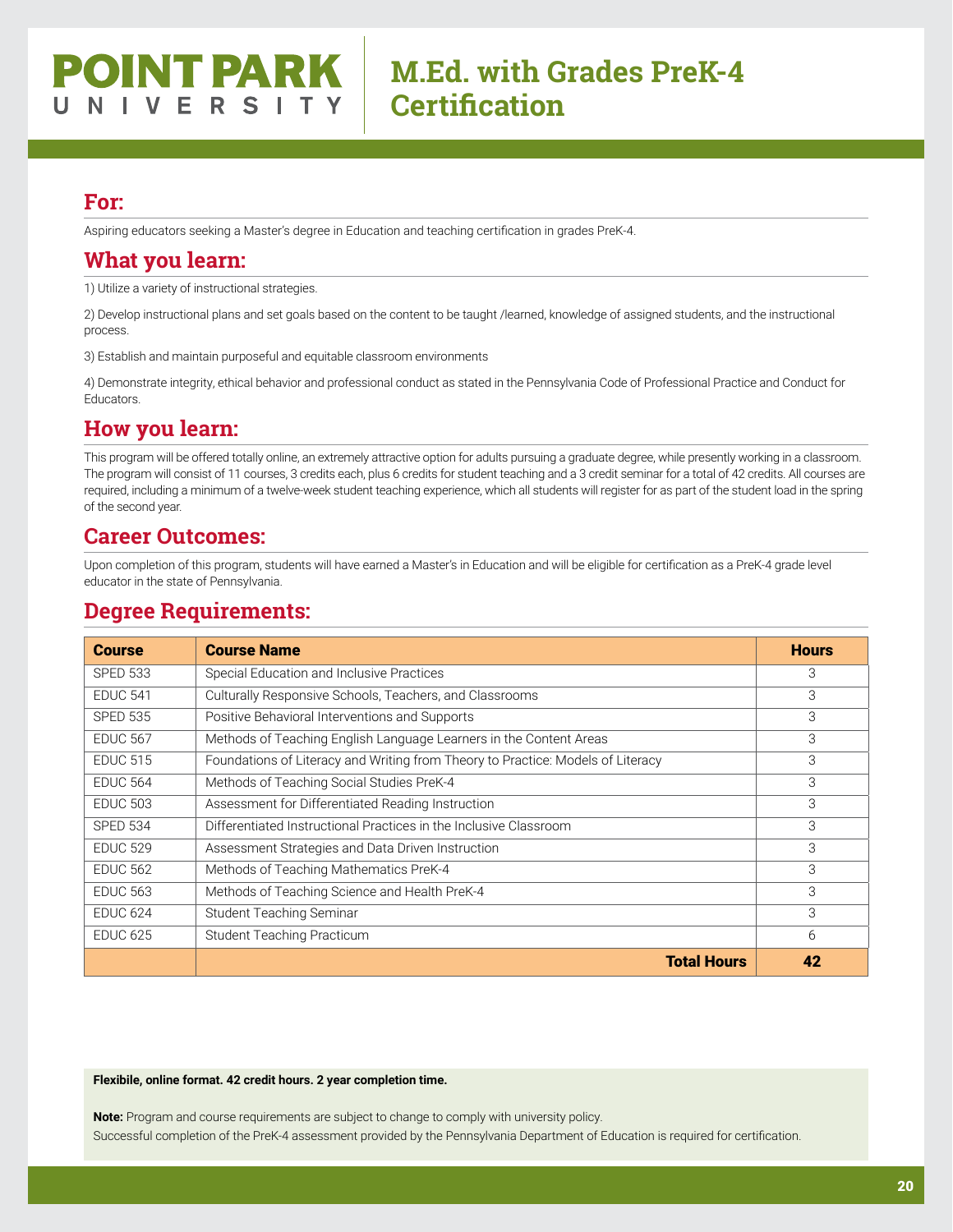Aspiring educators seeking a Master's degree in Secondary Education and certification in grades 7-12.

#### **What you learn:**

1) Integrate academic content courses in your chosen subject area (biological sciences, citizenship, English, mathematics or social studies) with courses in education.

2) Explore subjects like assessment and adaptations, technological literacy for teaching, literacy and learning in secondary school, in-depth content area exploration and have a student teaching practicum.

3) Benefit from state-of-the-art resources and a variety of choices for student teaching placements, which will prepare you to teach most anywhere.

#### **How you learn:**

This program will be offered totally online, an extremely attractive option for adults pursuing a graduate degree, while presently working in a classroom. The program will consist of 11 courses, 3 credits each, plus 6 credits for student teaching and a 3 credit seminar for a total of 42 credits. All courses are required, including a minimum of a twelve-week student teaching experience, which all students will register for as part of the student load in the spring of the second year.

#### **Career Outcomes:**

Upon completion of this program, students will have earned a Master's in Secondary Education and will be eligible for certification as a 7-12 grade level educator in the state of Pennsylvania.

#### **Degree Requirements:**

| <b>Course</b>   | <b>Course Name</b>                                                 | <b>Hours</b> |
|-----------------|--------------------------------------------------------------------|--------------|
| <b>EDUC 541</b> | Culturally Responsive Schools, Teachers, and Classrooms            | 3            |
| <b>SPED 533</b> | <b>Special Education Inclusive Practices</b>                       | 3            |
| <b>EDUC 567</b> | Methods of Teaching English Language Learners in the Content Areas | 3            |
| <b>SPED 535</b> | Positive Behavioral Interventions and Supports                     | 3            |
| <b>EDUC 501</b> | Instructional Methods for Secondary Teachers                       | 3            |
| <b>EDUC 516</b> | Reading and Writing in the Content Areas                           | 3            |
| <b>EDUC 529</b> | Assessment Strategies & Data Driven Instruction                    | 3            |
| <b>SPED 534</b> | Differentiated instructional Practices                             | 3            |
| <b>EDUC 535</b> | <b>Technological Applications</b>                                  | 3            |
| <b>EDUC 525</b> | Human Behavior and Classroom Management                            | 3            |
| <b>EDUC 533</b> | Evolving School Landscapes: Challenges and Reforms                 | 3            |
| <b>EDUC 624</b> | Student Teaching Seminar                                           | 3            |
| <b>EDUC 625</b> | Student Teaching Practicum                                         | 6            |
|                 | <b>Total Hours</b>                                                 | 42           |

#### **Flexibile, online format. 42 credit hours. 2 year completion time.**

**Note:** Program and course requirements are subject to change to comply with university policy. Successful completion of the secondary certification assessment provided by the Pennsylvania Department of Education is required for certification.